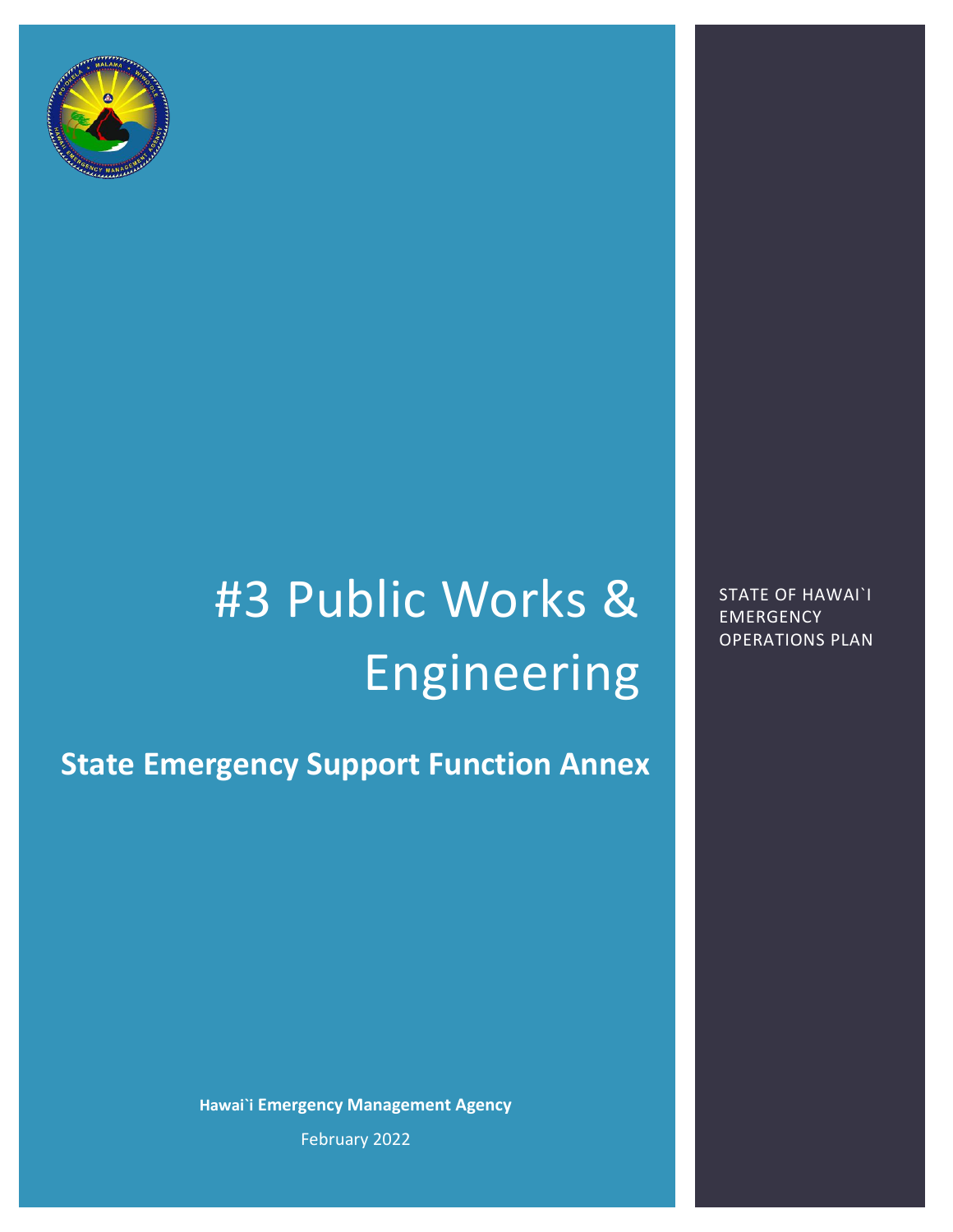# <span id="page-1-0"></span>SESF #3 TASKED AGENCIES

#### **State ESF Primary Agency:**

Department of Accounting and General Services (DAGS)

#### **State Support Agencies:**

Hawai`i Emergency Management Agency (HI‐EMA)

Department of Education

Department of Health

Department of Hawaiian Homelands

Department of Labor and Industrial Relations

Department of Land and Natural Resources

Hawai`i Public Housing Authority

University of Hawai`i System

#### **State Non‐Profit and Private Sector Support Agencies:**

Structural Engineers Association of Hawai`i (SEAOH)

#### **Federal ESF Primary Agency:**

Department of Defense ‐ U.S. Army Corps of Engineers (USACE)

#### **Federal ESF Primary Agency:**

Department of Defense ‐ U.S. Army Corps of Engineers (USACE)

Department of Homeland Security ‐ Federal Emergency Management Agency (FEMA)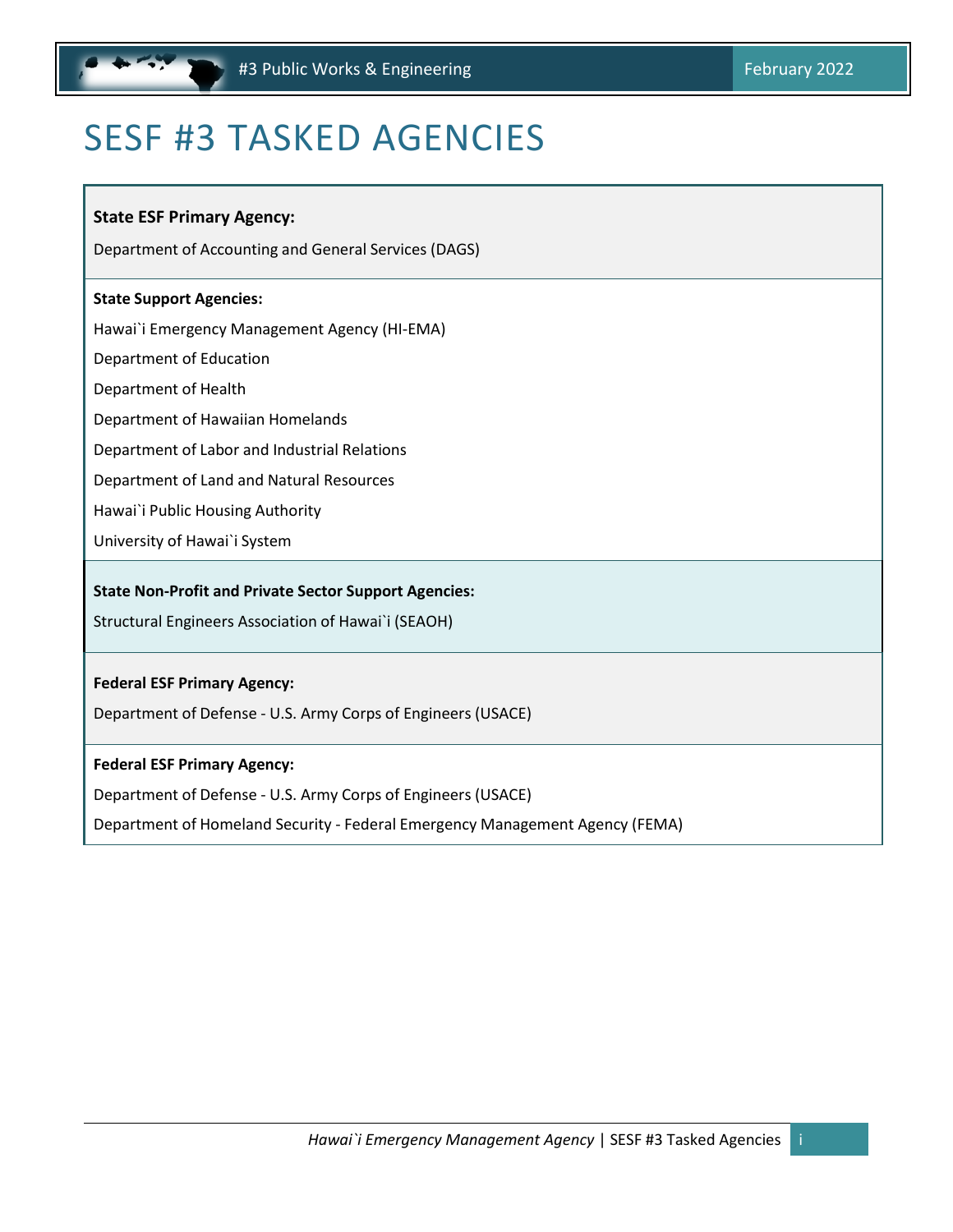# <span id="page-2-0"></span>RECORD OF CHANGES

The SESF #3 Public Works and Engineering is responsible for the *#3 Public Works and Engineering State Emergency Support Function Annex* and is authorized to make changes in coordination with the HI-EMA Operations Branch. All updates to the *#3 Public Works and Engineering State Emergency Support Function Annex* will be tracked and recorded in the following table to ensure the most recent version is disseminated and implemented. This annex will be reviewed on an annual basis.

| Change<br><b>Number</b> | Date of Change | <b>Section Changed</b>                                          | <b>Summary of Change</b>                                                      |
|-------------------------|----------------|-----------------------------------------------------------------|-------------------------------------------------------------------------------|
| 1                       | 08/2019        | 3. Roles and<br>Responsibilities                                | Removed references to 'SESF Coordinating Agency'                              |
| $\overline{2}$          | 2/2022         | Record of Changes                                               | Record of Changes verbiage and signatory block added                          |
| 3                       | 2/2022         | 1.2 Scope<br>3. Roles and<br>Responsibilities<br>4.2.2 Response | Updated capabilities and responsibilities of SESF #3<br>and #3 Primary Agency |
| 4                       | 2/2022         | 3.3.1 State Support<br>Agencies                                 | Added DAGS Central Services Division to Support<br>Agencies table             |
| 5                       |                |                                                                 |                                                                               |
| 6                       |                |                                                                 |                                                                               |
| $\overline{7}$          |                |                                                                 |                                                                               |

**Luke Myers Christian Christian Chris Chris Chris Kinimaka** David Lopez Chris Kinimaka

 $\cal L$ 

**Date** Feb 25, 2022 **Date** Feb 25, 2022 **Date** 

**[\\_\\_\\_\\_\\_\\_\\_\\_\\_\\_\\_\\_\\_\\_\\_\\_\\_\\_\\_](https://stateofhawaii.na1.adobesign.com/verifier?tx=CBJCHBCAABAAqX_z-OjJhP0_vnGs5i9JeaWyWs7HSybx) \_\_\_\_\_\_\_\_\_\_\_\_\_\_\_\_\_\_ [\\_\\_\\_\\_\\_\\_\\_\\_\\_\\_\\_\\_\\_\\_\\_\\_\\_](https://stateofhawaii.na1.adobesign.com/verifier?tx=CBJCHBCAABAAqX_z-OjJhP0_vnGs5i9JeaWyWs7HSybx)**

Feb 24, 2022 [David Lopez](https://stateofhawaii.na1.adobesign.com/verifier?tx=CBJCHBCAABAAqX_z-OjJhP0_vnGs5i9JeaWyWs7HSybx)

**HI-EMA Administrator HI-EMA Executive Officer Public Works Administrator DAGS - Public Works Division**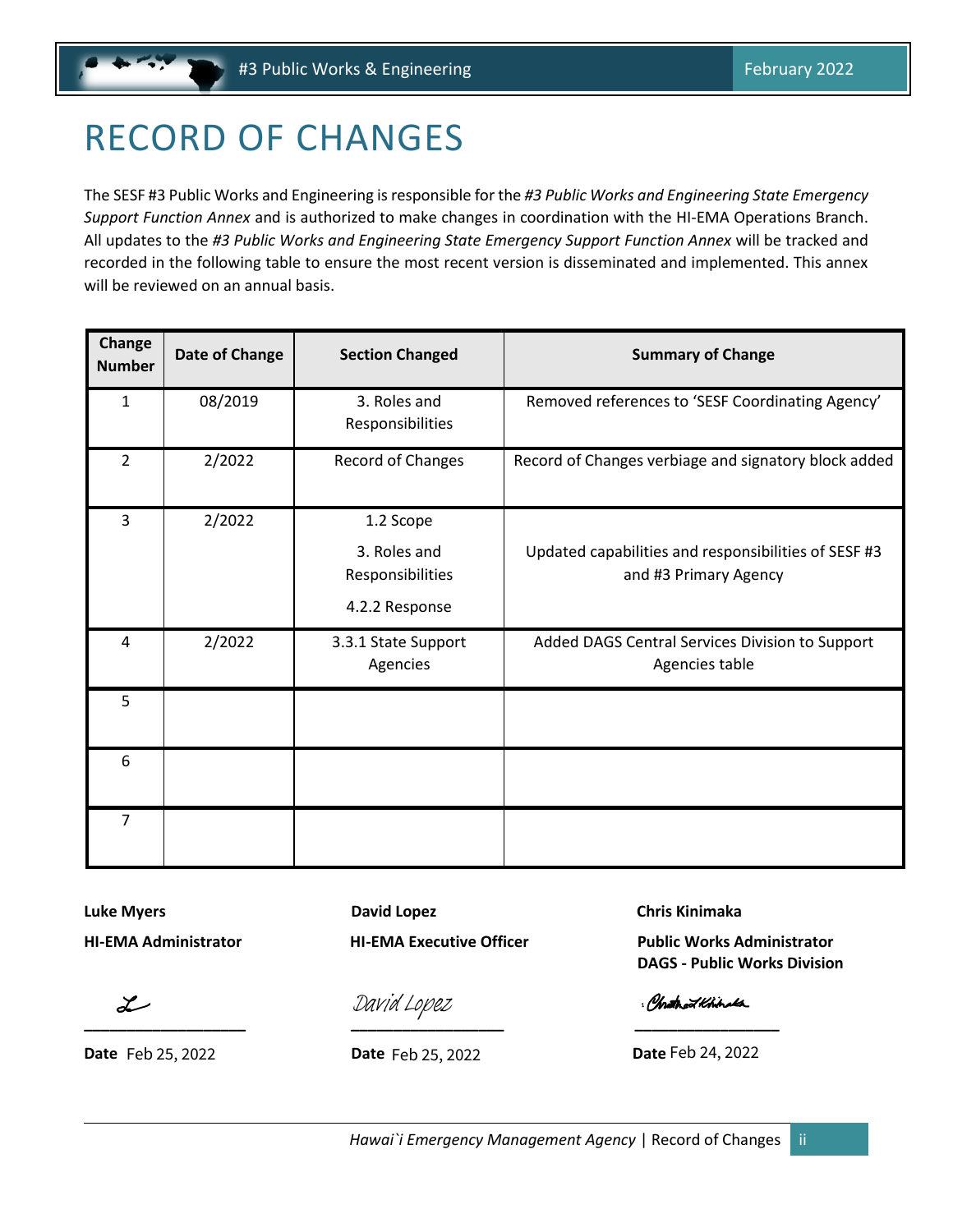# <span id="page-3-0"></span>**TABLE OF CONTENTS**

| 1.  |  |
|-----|--|
| 1.1 |  |
| 1.2 |  |
| 2.  |  |
| 2.1 |  |
| 2.2 |  |
| 3.  |  |
| 3.1 |  |
| 3.2 |  |
| 3.3 |  |
| 4.  |  |
| 4.1 |  |
| 4.2 |  |
| 4.3 |  |
| 5.  |  |
| 5.1 |  |
| 5.2 |  |
| 5.3 |  |
| 6.  |  |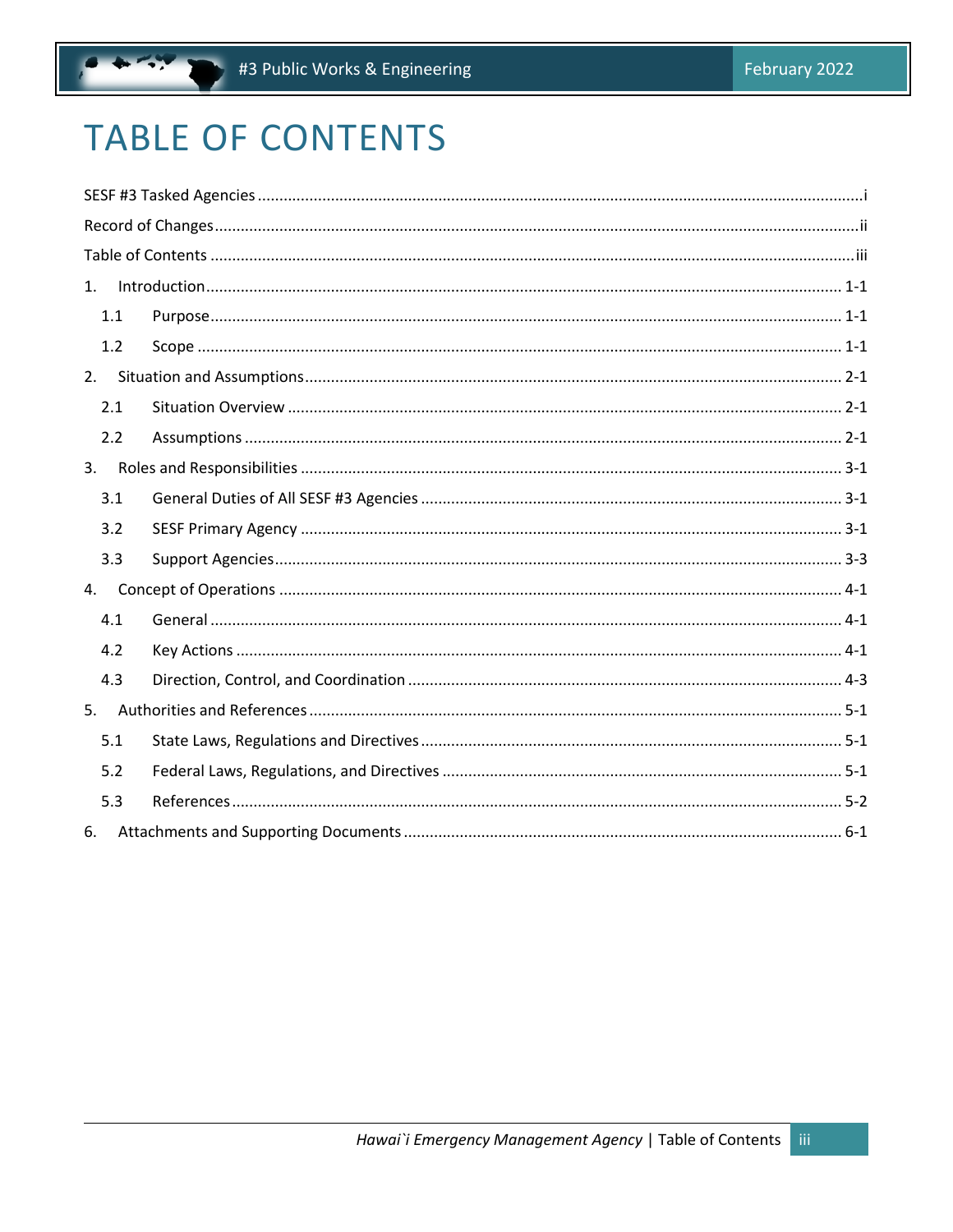# <span id="page-4-0"></span>1. INTRODUCTION

# <span id="page-4-1"></span>**1.1 PURPOSE**

- 1. The purpose of this Annex is to:
	- a. Define the activities that fall within the scope of State Emergency Support Function (SESF) #3 Public Works & Engineering
	- b. Identify the agencies with responsibilities under this SESF.
	- Describe how tasked agencies will coordinate to execute missions assigned to the SESF during an emergency or disaster.

### <span id="page-4-2"></span>**1.2 SCOPE**

- Activities within the scope of SESF #3 include the following:
	- **DEBRIS MANAGEMENT** support, including participating in the Debris Management Task Force (DMTF).
	- **RESTORATION OF CRITICAL PUBLIC FACILITIES**, including:
		- i. Temporary emergency power (i.e., generators) coordination;
		- ii. Reporting the status of the restoration of water supply and wastewater treatment systems.
	- **PUBLIC WORKS AND ENGINEERING** support services, including:
		- i. Provision of technical advice;
		- ii. Infrastructure damage inspections, determinations, and assessments;
		- iii. Reporting on status of and coordinating Infrastructure repair and recovery contracting;
		- iv. Structural inspection of public buildings, private residences, commercial buildings, and other structures, as resources permit;
		- v. Coordination of Emergency repairs on public buildings and facilities (NOTE: Nothing in SESF #3 changes an agency's responsibility for contracting for or performing temporary or permanent repairs where it is the legally responsible agent).
- When activated during a disaster, SESF #3 obtains and coordinates resources to respond to requests for assistance assigned by the State Emergency Operations Center (SEOC) related to the above activities.
- 3. Resources may include state assets from any of the following: SESF #3 agencies; non-governmental organizations (NGOs); private sector contractors, vendor, or suppliers; mutual aid resources offered by unaffected counties; state‐to‐state mutual aid; federal assets.
- This Annex applies to all hazards that impact the state of Hawai`i as identified in the *State of Hawai'i Emergency Operations Plan* and *State of Hawai'i 2018 Hazard Mitigation Plan.*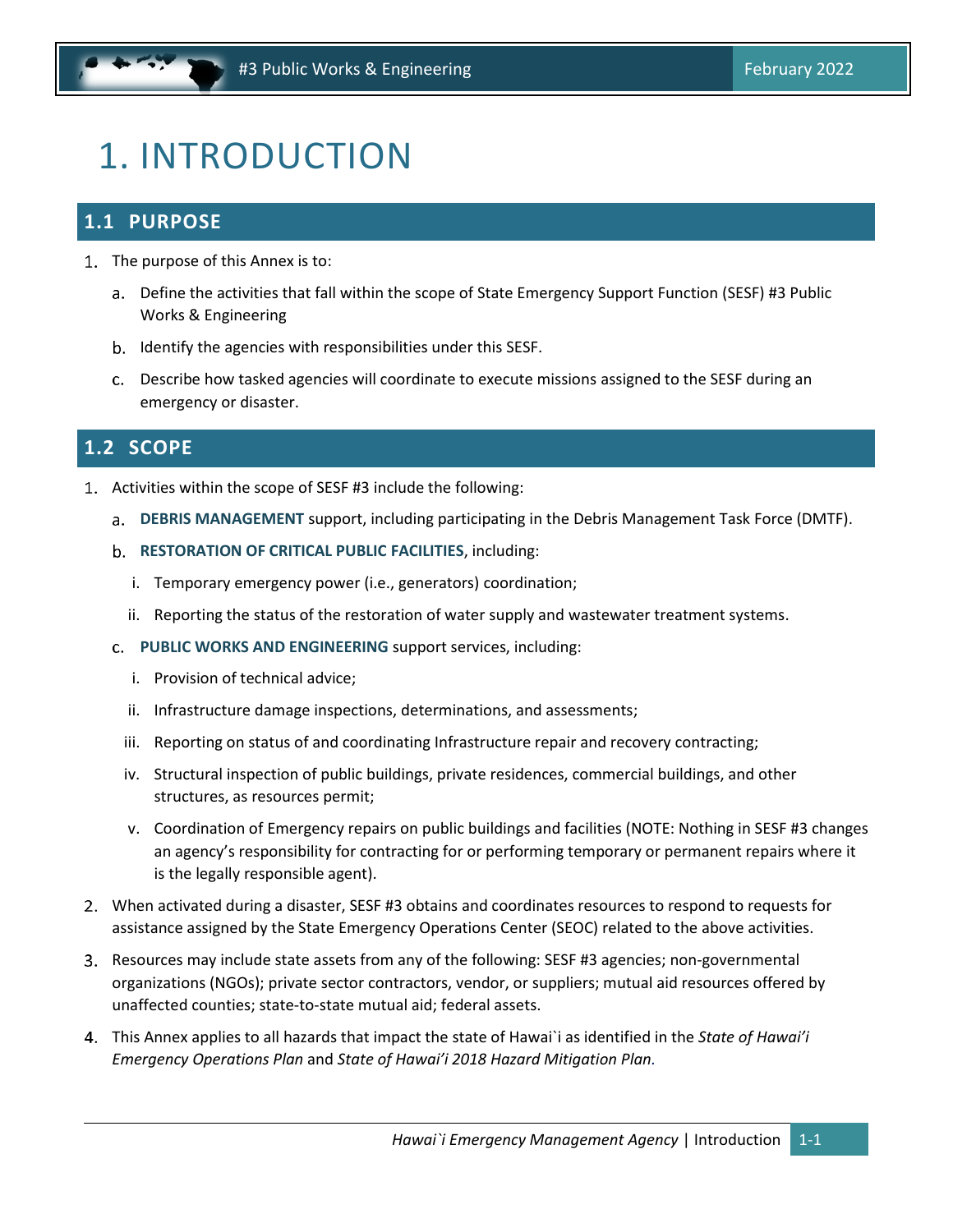# <span id="page-5-0"></span>2. SITUATION AND ASSUMPTIONS

# <span id="page-5-1"></span>**2.1 SITUATION OVERVIEW**

- 1. Hawai`i faces risk from hazards capable of causing significant property damage that will require public works and engineering support. Considerations when planning for and implementing ESF 3 activities include:
	- A significant disaster or emergency may overwhelm local assessment and engineering capacity. Particularly on neighbor islands, there are limited engineers and technical professionals in both the public and private sectors capable of conducting emergency assessments, temporary repairs, and demolition work.
	- Aging infrastructure throughout the state, including dams and bridges, are at risk of failure if impacted.
	- A significant portion of the building stock, particularly homes, were built using older construction techniques that may them particularly vulnerable to damage. Unsafe and unknown conditions may persist throughout a community as weakened or destroyed structures, homes, public buildings, roads, and bridges await assessment from engineers and emergency personnel.
	- Debris may make transportation routes impassable and local standardized equipment may not be capable. There is limited amount of heavy equipment in the state that can support debris removal and there may be a need to ship equipment from off‐island or between islands, slowing the restoration of critical transportation. Local equipment used for repair and removal may have been damaged or inadequate for the disaster or emergency incident. Debris may also include hazardous materials that require specialized equipment and personnel to remove.
	- There are limited generators in the state capable of providing temporary power to critical public and private facilities that lack backup power or experience a generator failure. The need to deliver fuel to generators at critical facilities will also be factor in debris clearance priorities and operations.

# <span id="page-5-2"></span>**2.2 ASSUMPTIONS**

### 2.2.1 GENERAL ASSUMPTIONS

- 1. SESF #3 planning is based on the following assumptions:
	- a. Assistance from the state may be needed to clear debris, perform damage assessments and structural evaluations, make emergency repairs to essential public facilities, reduce hazards by stabilizing or demolishing structures, and provide emergency water for human health needs and firefighting.
	- b. Public health and safety tasks will be prioritized.
	- c. SESF Primary and Support Agencies will perform tasks under their own authorities, as applicable, in addition to missions assigned by the SEOC.
	- d. Where appropriate, county authorities are responsible for obtaining required waivers and clearances related to SESF #3 support.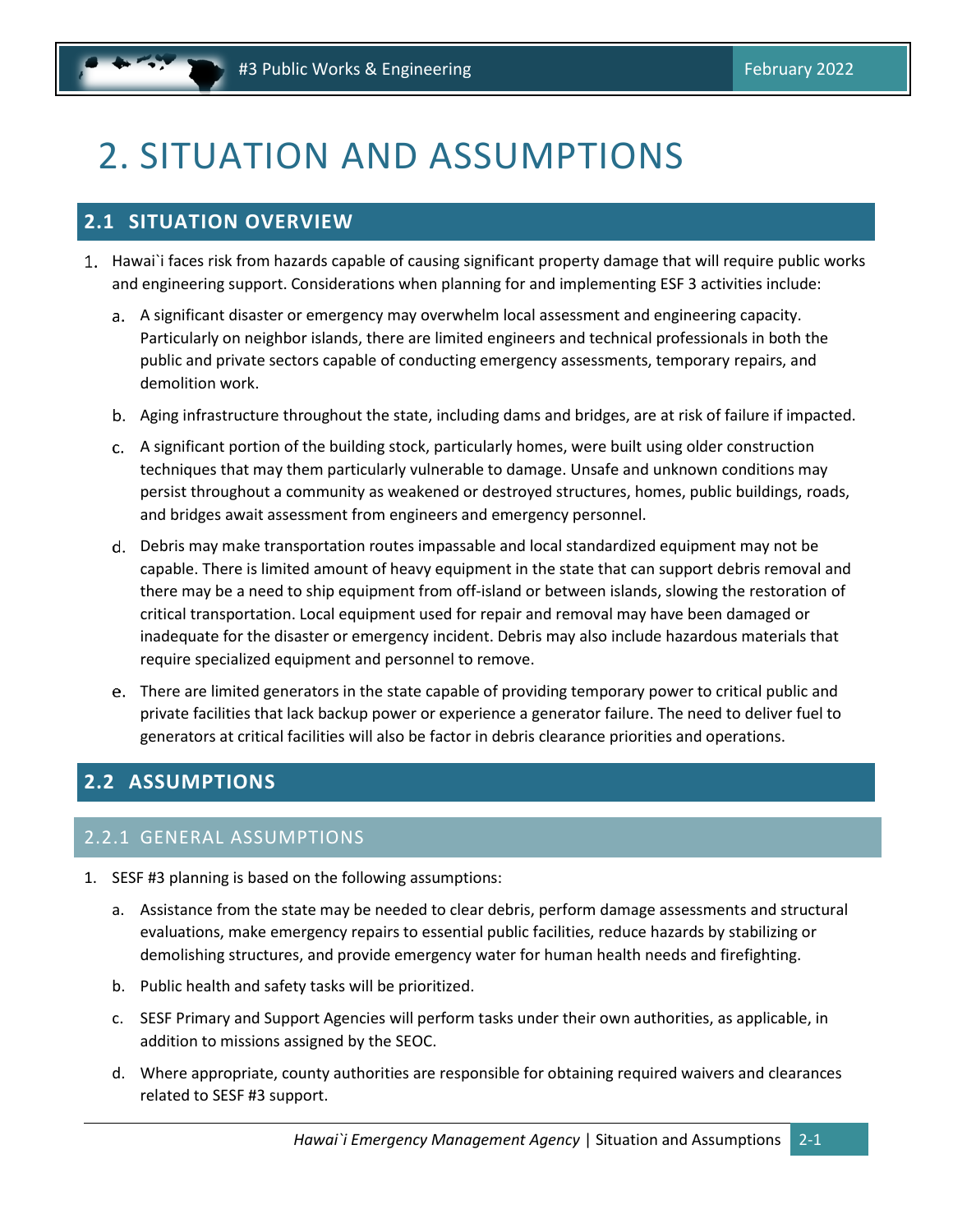- e. The private sector is a lead and/or partner in the rapid restoration of infrastructure‐related services and critical facilities.
- f. Vital equipment in the immediate disaster area may be damaged or temporarily inaccessible.

#### 2.2.2 DEBRIS MANAGEMENT ASSUMPTIONS

- 1. Each agency will be responsible for debris removal or requesting the same from property and waterways under its general authority.
- 2. Each agency will be responsible for essential planning and employee safety and protection of state property during debris removal operations.
- 3. Debris will restrict the use of streets and highways, making some impassable. Access to the disaster areas will be dependent upon the re-establishment of ground and water routes.
- 4. Debris clearance and emergency road repairs to support immediate lifesaving emergency response activities will be given top priority.
- 5. The management of contaminated debris will be a joint effort with SESF #10.
- 6. SESF #3 activities will support county debris management plans, to the extent practicable.
- 7. SESF #1 is the lead for debris clearance from airports, ports, and state highways. These efforts will be coordinated with SESF #3.
- 8. Following disasters that cause significant debris, existing disposal sites may not provide effective debris management solutions because of capacity limitations and their need to provide continuous waste management operations for day‐to‐day debris generation.
- 9. Disposal of materials from debris clearance and demolition activities will comply with all applicable rules and regulations unless emergency environmental waivers and legal clearances are provided.

### 2.2.3 RESTORATION OF CRITICAL PUBLIC UTILITIES ASSUMPTIONS

- 1. Existing back‐up generators will fail if they are relied on for an extended period.
- 2. The federal government has critical infrastructure facilities within Hawai`i that may compete with other critical facilities for generator support during a widespread power outage.
- 3. In a widespread outage, the number of critical facilities needing generators will initially exceed the amount available requiring the prioritization of scarce resources.
- 4. Loss of power may result in critical water shortages if temporary power resources are not available or adequate.
- 5. Upon successful reinstatement of public water supplies, the probable overflow of inoperable wastewater collection and treatment systems may compound public health concerns.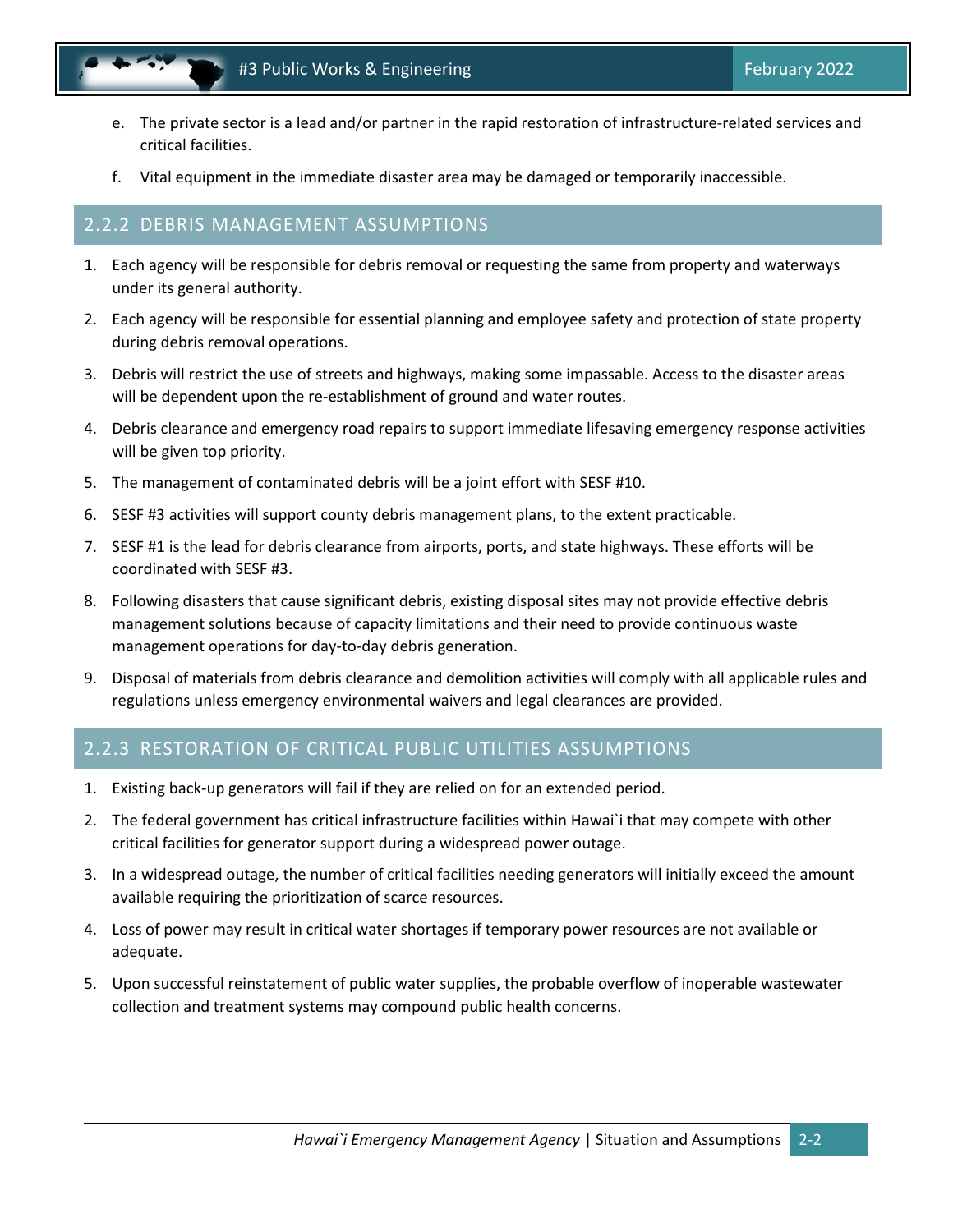### 2.2.4 PUBLIC WORKS AND ENGINEERING ASSUMPTIONS

- 1. Immediate evaluation of the safety of public and private structural and non‐structural damage will be critical to preventing further damage, and to protect the public's health and welfare.
- 2. All state departments having engineering capabilities within their agencies should be prepared to assist in emergencies.
- 3. Early damage assessments will be general, incomplete and may be inaccurate.
- 4. Significant numbers of personnel having engineering and construction skills, equipment and materials may be required from outside the disaster area.
- 5. The inspection, repair or demolition of buildings and infrastructure damaged by a disaster is the responsibility of local officials, as is the enforcement of local building, zoning, and subdivision regulations.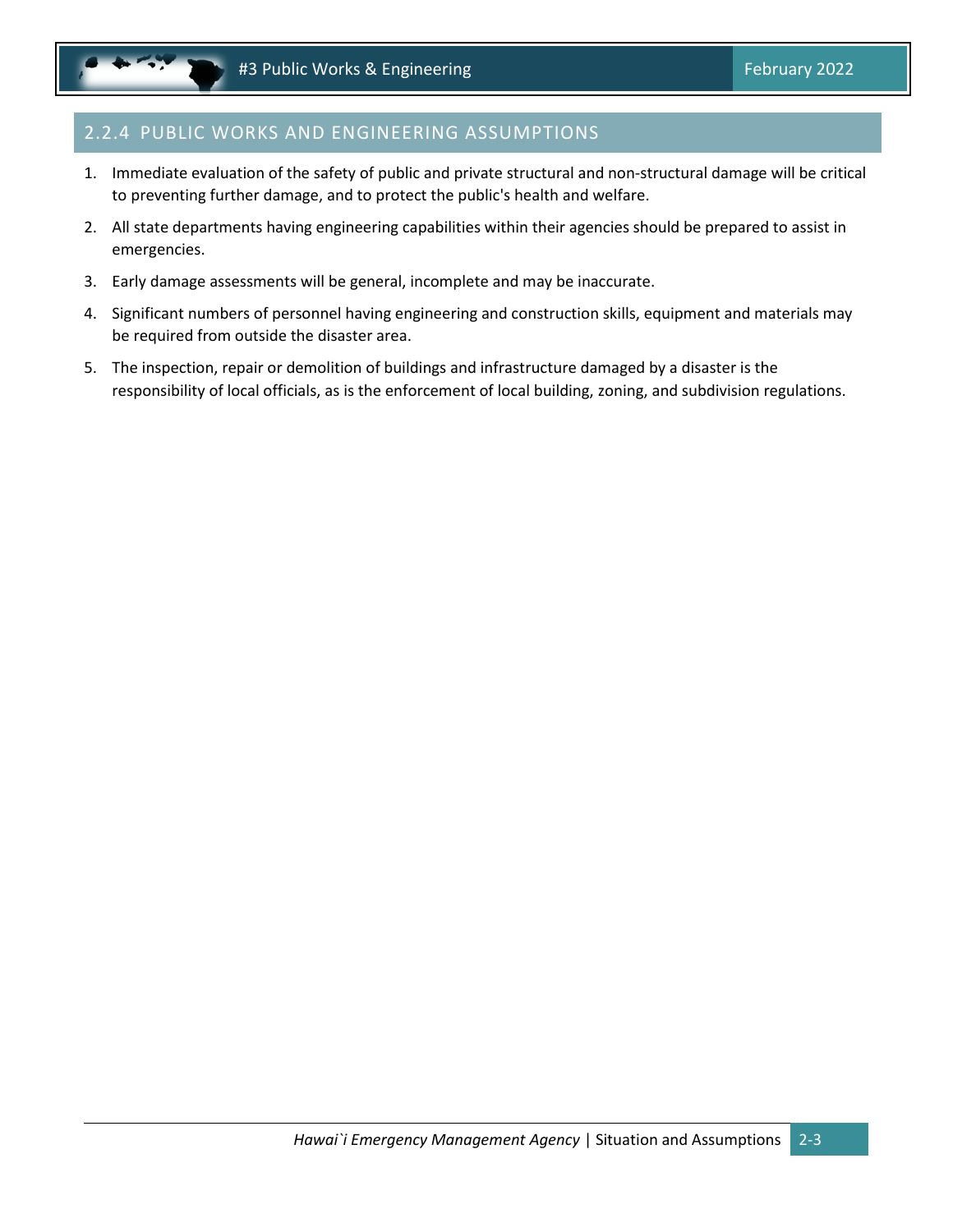# <span id="page-8-0"></span>3. ROLES AND RESPONSIBILITIES

- 1. The following section outlines the roles and responsibilities assigned to state agencies and community partners to ensure SESF #3 activities are performed in a coordinated, efficient, and effective manner.
- 2. This document does not relieve tasked agencies of the responsibility for emergency planning; agency plans should adequately provide for the capability to implement the actions identified below.

### <span id="page-8-1"></span>**3.1 GENERAL DUTIES OF ALL SESF #3 AGENCIES**

1. All agencies assigned to SESF #3 are responsible for the following, in addition to the agency-specific duties listed later in this section.

#### **BEFORE AN INCIDENT**

- Designate primary and alternate SESF #3 representatives, who shall be responsible for coordinating with internal department stakeholders, the SEOC and other SESF #3 agencies to ensure successful execution of duties assigned in this Annex. Notify HI-EMA of any changes to assigned contacts.
- Maintain this Annex and conduct joint planning to further develop, document and refine procedures and processes for interagency coordination of SESF activities.
- Participate in SESF #3 meetings, training, and exercises.
- Ensure agency readiness using available resources and capacities to execute SESF duties assigned in this Annex. Utilize available resources to ensure SESF responsibilities are addressed in agency plans, available agency personnel are assigned and trained to support the SESF, required resources are identified, and mutual aid plans are in place to address gaps.

#### **DURING AN INCIDENT**

- Coordinate with other SESF #3 agencies and the SEOC to fulfill requests for assistance or information. Coordinate actions with counties, other SESFs or federal ESFs as appropriate.
- 2. Activate, assign, and track department resources to fulfill SESF mission assignments. Coordinate to ensure financial and property accountability for agency resources used in support of SESF #3.
- Provide situational awareness of SESF #3 activities to the SEOC.
- 4. Represent the SESF at the SEOC and other incident sites as requested.

# <span id="page-8-2"></span>**3.2 SESF PRIMARY AGENCY**

- The Department of Accounting and General Services (DAGS) serves as the Primary Agency for SESF #3.
- Primary Agencies, as defined by the *HI-EOP*, have significant authorities, roles, resources, or capabilities for functional areas the SESF oversees. Primary Agencies serve as the principal contact for HI-EMA on issues related to the SESF and provide overall management of both preparedness and response activities.
- SESF Primary Agencies have additional responsibilities related to management of SESF activities.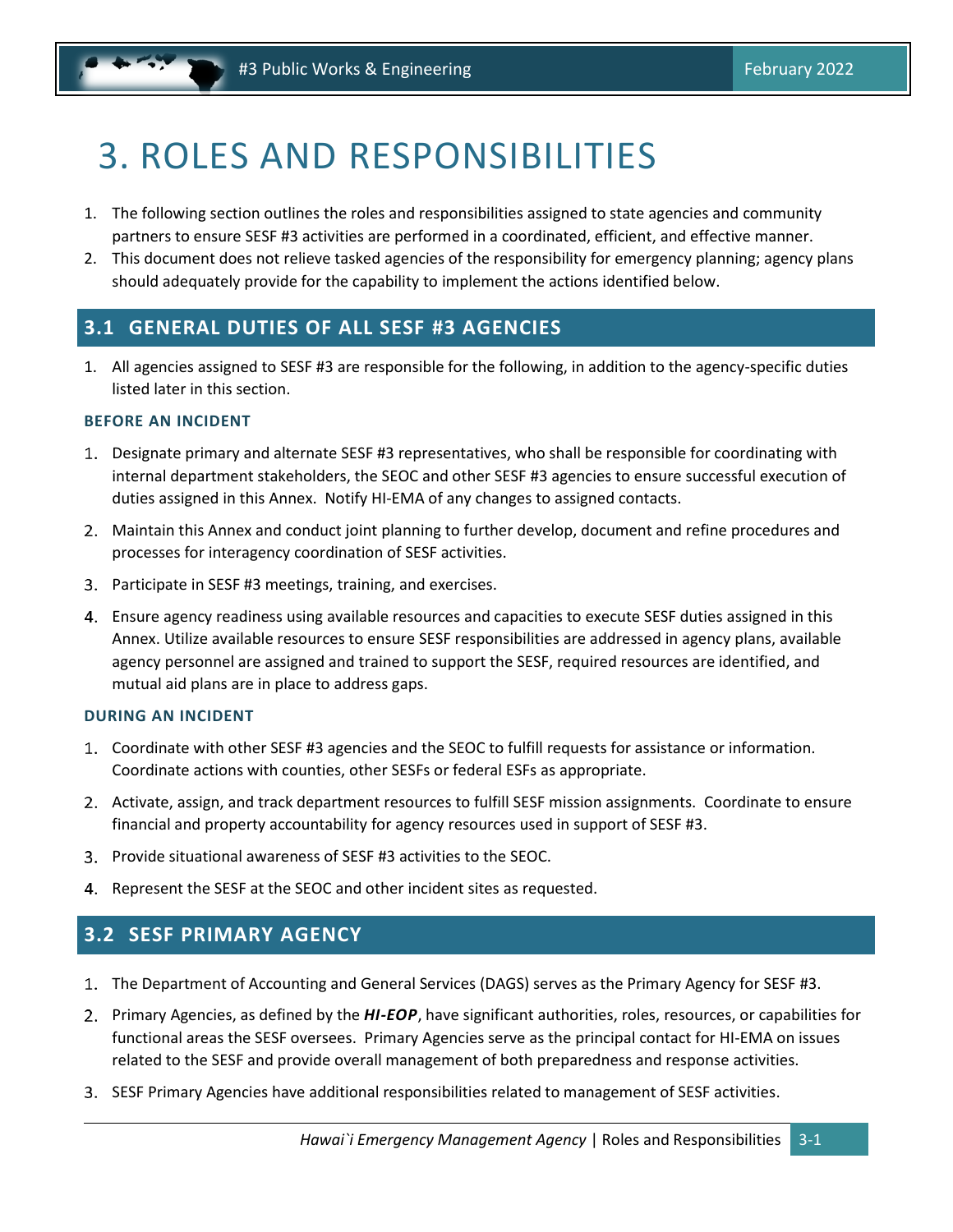#### **BEFORE AN INCIDENT**

- Coordinate SESF preparedness activities, including convening quarterly planning meetings, where feasible, and ensuring SESF #3 participation in applicable trainings and exercises.
- Lead the development, review, and refinement of SESF #3 plans, procedural guides, job aids and/or other written resources to document operational processes and procedures.

#### **DURING AN INCIDENT**

- Notify Support Agencies when SESF #3 is activated by the SEOC.
- d. Provide a representative to the SEOC during activation hours.
- Prioritize requests for SESF #3 assistance using incident objectives and work with Support Agencies to identify and direct available required resources.
- Provide SESF #3 information to *designated HIEMA contact/reporting means* to include in Situation Reports, Incident Action Plans (IAPs) and other products as requested.
- Provide updates to the SEOC on the status of SESF #3 mission assignments. Notify the SEOC Operations Section if the SESF is unable to fulfill assigned missions.
- The following are agency-specific duties of the SESF #3 Primary Agency that are in addition to the general duties outlined above.

| <b>Primary Agency</b>                                      | <b>Agency Functions</b>                                                                                                                                                                                                                                      |  |  |
|------------------------------------------------------------|--------------------------------------------------------------------------------------------------------------------------------------------------------------------------------------------------------------------------------------------------------------|--|--|
| Department of                                              | <b>Public Works Division</b>                                                                                                                                                                                                                                 |  |  |
| <b>Accounting and</b><br><b>General Services</b><br>(DAGS) | Provide overall coordination within DAGS to ensure all divisions tasked with SESF #3 duties<br>$\mathbf{1}$ .<br>are engaged and prepared. Ensure adequate levels of training for all departmental<br>personnel needed to support SESF #3 during a disaster. |  |  |
| Division(s)<br>Public Works Division.                      | Provide engineering resources or other technical specialists to perform assessments of<br>2.<br>damaged facilities and infrastructure.                                                                                                                       |  |  |
|                                                            | Provide construction management, contracting and real estate services to support<br>3.<br>restoration, demolition or stabilization of critical infrastructure and facilities.                                                                                |  |  |
|                                                            | Serve on the ENERGY TASK FORCE as coordination assistant for the TEMPORARY<br>4.<br><b>EMERGENCY POWER STRIKE TEAM.</b>                                                                                                                                      |  |  |
|                                                            | Coordinate with the U.S. Army Corps of Engineers (USACE) to obtain federal public works<br>5.<br>and engineering support.                                                                                                                                    |  |  |
|                                                            | Support HI-EMA to develop processes and procedures to maintain a statewide listing of<br>6.<br>critical facilities and their emergency power requirements.                                                                                                   |  |  |
|                                                            | Contract with architects, engineers, contractors, and equipment suppliers to provide<br>7.<br>requested services and equipment.                                                                                                                              |  |  |
|                                                            | Support technical training in emergency procedures and rapid assessment techniques.<br>8.                                                                                                                                                                    |  |  |
|                                                            | Serve on the DEBRIS MANAGEMENT TASK FORCE.<br>9.                                                                                                                                                                                                             |  |  |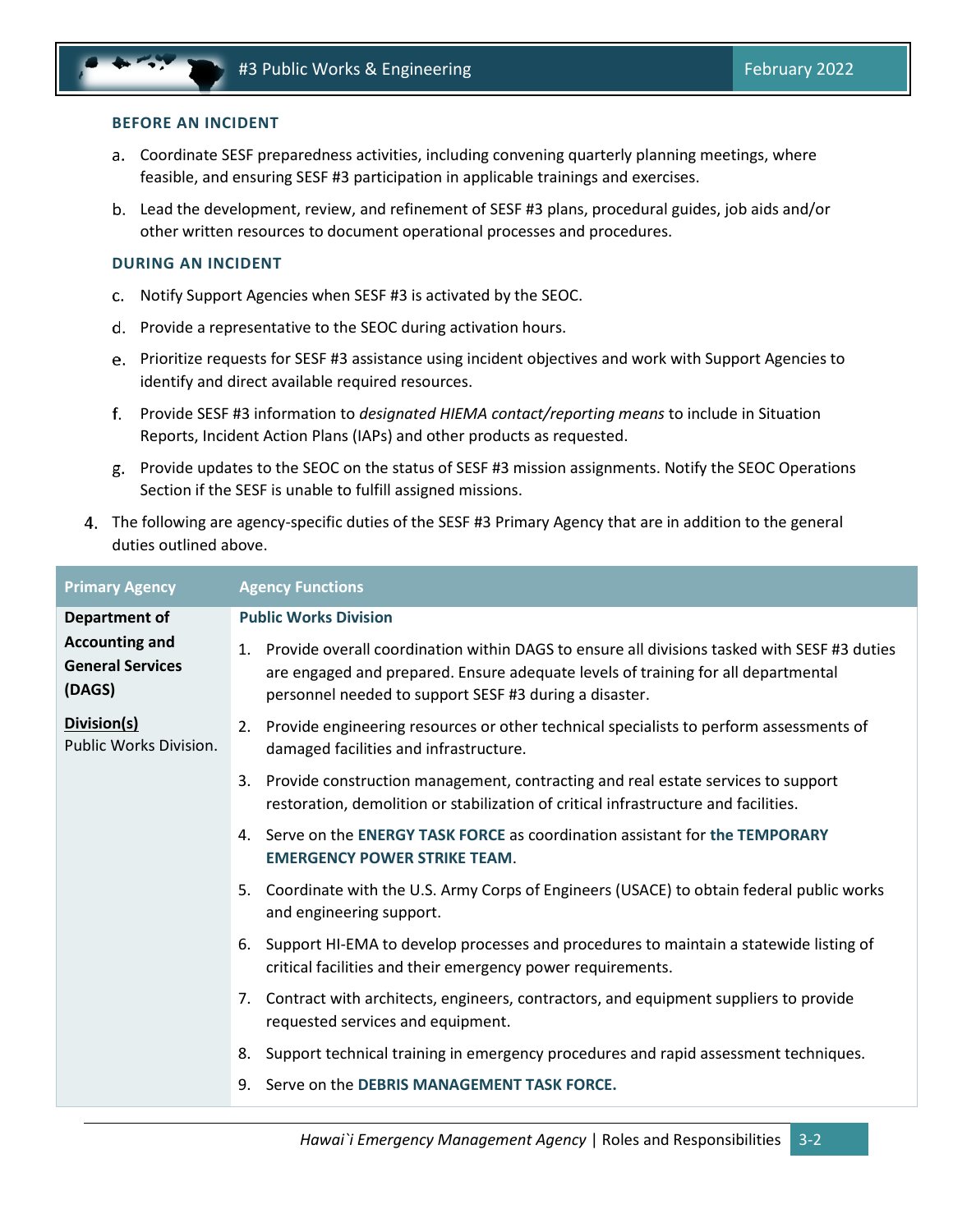# <span id="page-10-0"></span>**3.3 SUPPORT AGENCIES**

- 1. Support Agencies, as defined by the *HI-EOP*, have specific capabilities, expertise or resources that can assist Primary Agencies in executing missions assigned to the SESF by the SEOC.
- The following are specific responsibilities for the Support Agencies for SESF #3 that *are in addition to the general duties of all SESF* #3 *agencies* listed in **Section [3.1](#page-8-1) [General Duties of All SESF #3](#page-8-1) Agencies.**

# 3.3.1 STATE SUPPORT AGENCIES

| <b>Support Agency</b>                                      | <b>Agency Functions</b>                                                                                                                                                                       |  |
|------------------------------------------------------------|-----------------------------------------------------------------------------------------------------------------------------------------------------------------------------------------------|--|
| Hawai`i                                                    | Maintain a statewide listing of critical facilities and their emergency power requirements.<br>1.                                                                                             |  |
| <b>Emergency</b><br><b>Management</b><br>Agency (HI-EMA)   | Support technical training in emergency procedures and rapid assessment techniques.<br>2.                                                                                                     |  |
| Department of                                              | 1. Provide engineering resources or other technical specialists to perform assessments of<br>damaged facilities and infrastructure. Utilize DOE consultants in the counties of Hawai`i, Maui, |  |
| <b>Accounting and</b><br><b>General Services</b><br>(DAGS) | and Kaua'i to support damage assessments and emergency repairs on buildings and facilities, as<br>requested.                                                                                  |  |
| Division(s)<br><b>Central Services</b>                     | 2. Provide personnel, equipment, and vehicles, as required, to support emergency repairs, debris<br>removal, and monitoring.                                                                  |  |
| Division                                                   | 3. Provide damage assessments on, remove debris from, and repair DOE owned buildings and<br>facilities.                                                                                       |  |
| Department of<br><b>Education (DOE)</b>                    | 1. Participate in pre-impact discussions regarding just-in-time protective measures for schools that<br>may be used as shelters during the incident.                                          |  |
| Division(s)                                                | Support technical training in emergency procedures and rapid assessment techniques.<br>2.                                                                                                     |  |
| Office of School<br><b>Facilities and</b>                  | Serve on the DEBRIS MANAGEMENT TASK FORCE.<br>3.                                                                                                                                              |  |
| <b>Support Services</b>                                    |                                                                                                                                                                                               |  |
| Department of                                              | Assist with identifying locations for debris management staging areas and disposal sites.<br>1.                                                                                               |  |
| <b>Hawaiian</b><br><b>Homelands</b>                        | Provide DHHL land for debris management staging areas and disposal sites.<br>2.                                                                                                               |  |
| (DHHL)                                                     | 3. Provide personnel, equipment, and vehicles, as required, to support emergency repairs, debris<br>removal, and monitoring.                                                                  |  |
|                                                            | 4. Serve on the DEBRIS MANAGEMENT TASK FORCE.                                                                                                                                                 |  |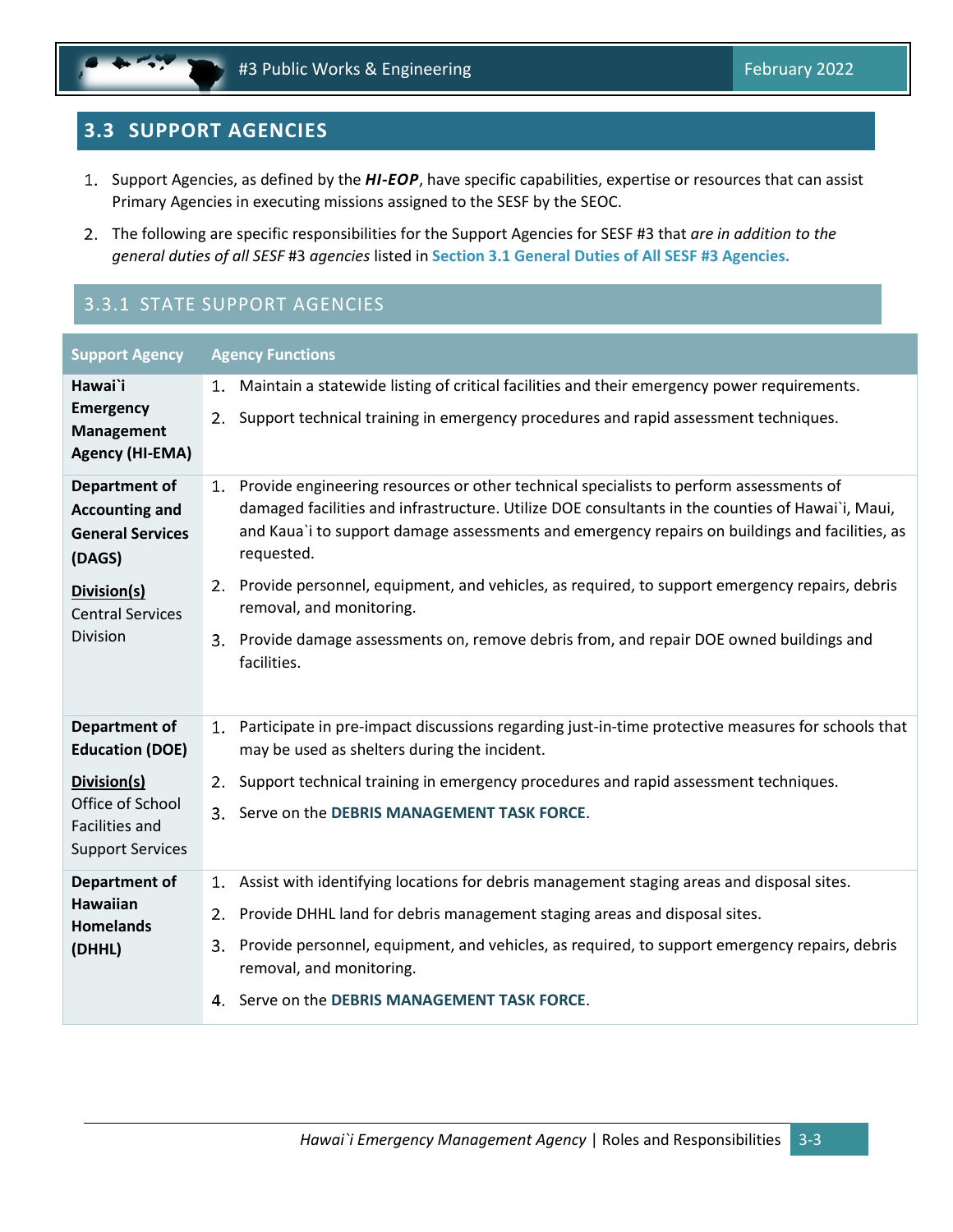

Environmental

Administration, Environmental Management Division

Health,

| <b>Support Agency</b> | <b>Agency Functions</b>                      |
|-----------------------|----------------------------------------------|
| Department of         | Provide HDOH leadership a list of reco<br>1. |
| Health (HDOH)         | Governor's Emergency Proclamation.           |
| <b>Division</b>       | <b>Clean Air Branch</b>                      |

#### nch

Provide regulatory oversight of generators per HRS Chapter 342B, except those exempted by HAR Sections 11-60.1-62(d)(8) and 11-60.1-82(f)(5) or waived by the Governor during a declared disaster.

leadership a list of recommended statutes that should be suspended in the

#### **Clean Water Branch**

- 1. Provide regulatory oversight of discharges and storm water runoff via the National Pollution Discharge Elimination System (NPDES) Program.
- Work with *SESF #8 Public Health and Medical Services* and *SESF # 15 External Affairs* to inform the public of near shore water quality issues, including: Brown Water Advisories related to storm water discharges into coastal waters, High Indicator Bacteria Advisories, and Sewage Spill Advisories pertaining to sewage discharges into coastal waters.

#### **Safe Drinking Water Branch**

- 1. Provide guidance to water suppliers on necessary preparedness activities to safeguard water quality and supply.
- 2. Provide information and technical assistance to water suppliers so that they can undertake post-incident assessments of wells and surrounding areas.
- 3. Coordinate requests for water sample testing at the State Lab to determine the existence and extent of potential contamination of drinking water supplies as a result of the emergency.
- 4. If emergency drinking water supplies are to be provided from an alternate water source, determine whether the alternative source is safe and whether the mode of transport or delivery have made, or are likely to make, the water unsafe when delivered for consumption.
- 5. Maintain the List of Regulated Public Water Systems.
- 6. Assist with identifying locations for debris management staging areas and disposal sites.
- 7. Work with *SESF #8 Public Health and Medical Services* and *SEF #15 External Affairs* to inform consumers of necessary public health precaution measures to be taken regarding drinking water.

#### **Wastewater Branch**

1. Provide technical guidance on wastewater issues.

Office of Solid Waste Management

2. Serve on the **DEBRIS MANAGEMENT TASK FORCE**.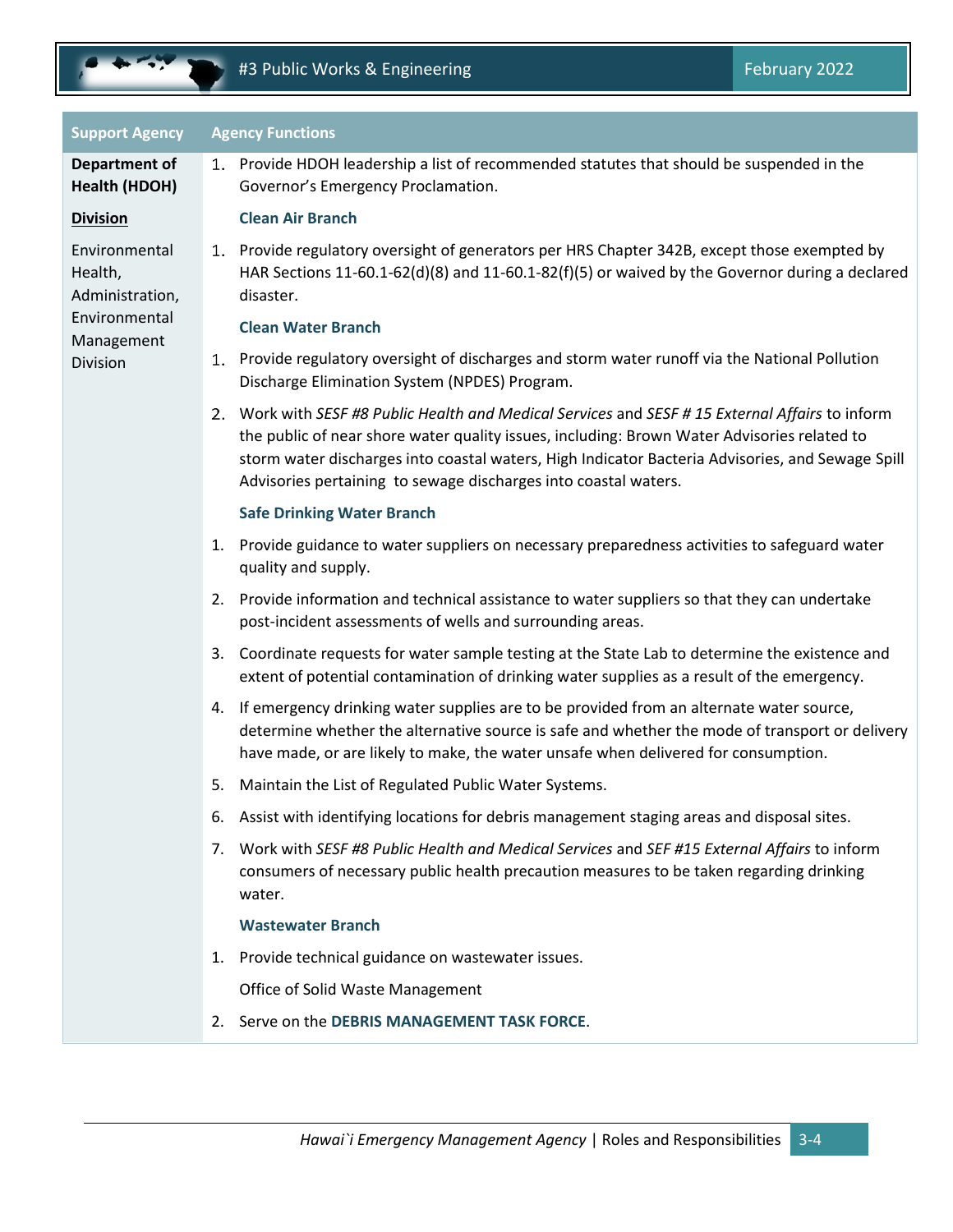| <b>Support Agency</b>                                                                    | <b>Agency Functions</b>                                                                                                                                                                                                             |  |  |
|------------------------------------------------------------------------------------------|-------------------------------------------------------------------------------------------------------------------------------------------------------------------------------------------------------------------------------------|--|--|
|                                                                                          | 3. Provide regulatory oversight and technical assistance for debris management, transfer,<br>processing, and disposal, including solid waste, demolition debris, infectious waste, and<br>hazardous waste.                          |  |  |
|                                                                                          | 4. Establish criteria for debris disposal and recycling sites.                                                                                                                                                                      |  |  |
|                                                                                          | Assist with identifying locations for debris management staging areas and disposal sites.<br>5.                                                                                                                                     |  |  |
|                                                                                          | Provide guidance to the counties on creating and maintaining County Debris Management<br>6.<br>Plans.                                                                                                                               |  |  |
| <b>Department of</b><br><b>Labor</b> and<br><b>Industrial</b><br><b>Relations (DLIR)</b> | 1. Provide worker safety advice, assistance, and policy support for debris removal and building<br>demolition. Assistance may include site safety monitoring, worker exposure sampling and<br>analysis, and respirator fit-testing. |  |  |
| <b>Division</b>                                                                          |                                                                                                                                                                                                                                     |  |  |
| Occupational<br>Safety and<br>Health (HIOSH)                                             |                                                                                                                                                                                                                                     |  |  |
| <b>Department of</b>                                                                     | <b>Commission on Water Resource Management (Attached Agency)</b>                                                                                                                                                                    |  |  |
| <b>Land and Natural</b><br><b>Resources</b><br>(DLNR)                                    | Provide overall guidance concerning water supply matters, sewage treatment, and sewage<br>1.<br>disposal in conformance with regulatory requirements and with an overriding consideration for<br>the protection of public health.   |  |  |
| <b>Divisions</b><br>Commission on                                                        | 2. Ensure essential needs for water are identified and develop policies for conservation,<br>distribution and use of water.                                                                                                         |  |  |
| <b>Water Resource</b><br>Management                                                      | Identify, locate, and maintain a list of chemicals and/or stockpile chemicals for potability of<br>3.<br>water supply.                                                                                                              |  |  |
| Division of<br><b>Boating and</b>                                                        | Establish and enforce sewage treatment and disposal standards.<br>4.                                                                                                                                                                |  |  |
| Ocean<br>Recreation                                                                      | 5. Establish priorities to repair damaged water and sewer systems, and coordinate the provision of<br>temporary, alternate, or interim sources of water and sewer service.                                                          |  |  |
| Division of<br>Forestry and                                                              | Identify supporting products and services such as casing, pipes, pumps, valves, generators,<br>6.<br>cables, staff, and transportation to facilitate industry response.                                                             |  |  |
| Wildlife<br>Engineering                                                                  | 7. Assist water suppliers with obtaining specialized personnel, equipment, and transportation to<br>repair or restore water systems.                                                                                                |  |  |
| Division                                                                                 | 8. Provide technical assistance for, and monitor the repair of, water and sewer systems.                                                                                                                                            |  |  |
| <b>Land Division</b>                                                                     | <b>Division of Boating and Ocean Recreation</b>                                                                                                                                                                                     |  |  |
| Office of                                                                                | Assist with identifying locations for debris management staging areas and disposal sites.<br>1.                                                                                                                                     |  |  |
| Conservation and<br>Coastal Lands                                                        | Provide state land for debris management staging areas and disposal sites.<br>2.                                                                                                                                                    |  |  |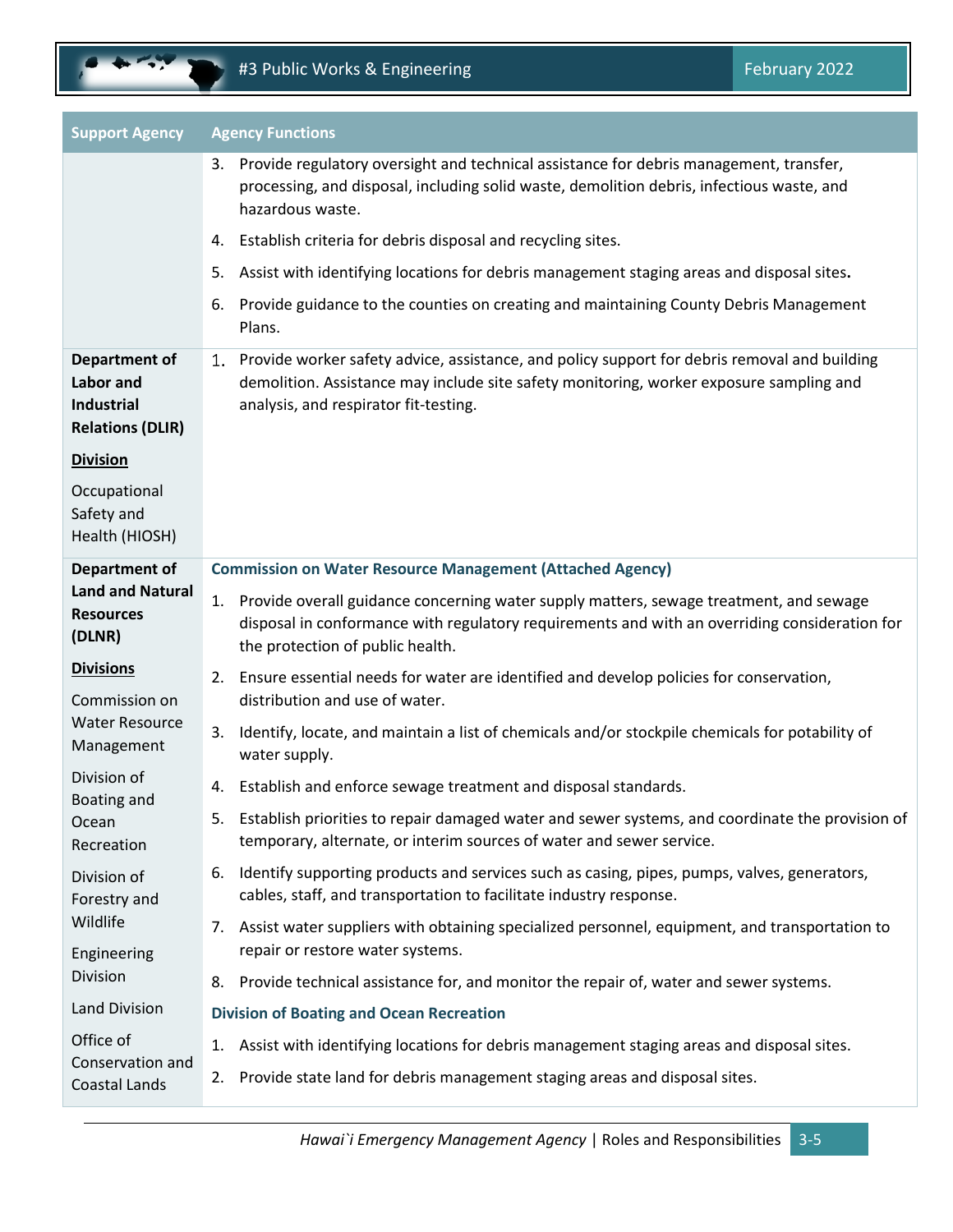| <b>Support Agency</b> | <b>Agency Functions</b>                                                                                                                                                                                                                                                                  |
|-----------------------|------------------------------------------------------------------------------------------------------------------------------------------------------------------------------------------------------------------------------------------------------------------------------------------|
| <b>State Parks</b>    | <b>Division of Forestry and Wildlife</b>                                                                                                                                                                                                                                                 |
|                       | 1. Assist with identifying locations for debris management staging areas and disposal sites.                                                                                                                                                                                             |
|                       | Provide state land for debris management staging areas and disposal sites.<br>2.                                                                                                                                                                                                         |
|                       | Serve on the DEBRIS MANAGEMENT TASK FORCE.<br>3.                                                                                                                                                                                                                                         |
|                       | <b>Engineering Division</b>                                                                                                                                                                                                                                                              |
|                       | 1. Provide available technical engineering assistance in structural, environmental, and<br>archeological damage assessments of levies, dams, and related structures.                                                                                                                     |
|                       | 2. Provide personnel, equipment, and vehicles, as required, to support emergency repairs and<br>debris removal and monitoring.                                                                                                                                                           |
|                       | 3. Assist counties in coordinating floodplain management operations related to the effects of<br>flooding and water drainage system impacts.                                                                                                                                             |
|                       | 4. Provide updates to the SEOC and county EOCs regarding that status of regulated dams during<br>incidents where dam safety may be compromised. Provide guidance to dam operators and<br>emergency officials on actions that can mitigate risks to life and property due to dam failure. |
|                       | 5. Serve on the DEBRIS MANAGEMENT TASK FORCE.                                                                                                                                                                                                                                            |
|                       | <b>Land Division</b>                                                                                                                                                                                                                                                                     |
|                       | Assist with identifying locations for debris management staging areas and disposal sites.<br>1.                                                                                                                                                                                          |
|                       | 2. Provide state land for debris management staging areas and disposal sites.                                                                                                                                                                                                            |
|                       | Serve on the DEBRIS MANAGEMENT TASK FORCE.<br>3.                                                                                                                                                                                                                                         |
|                       | <b>Office of Conservation and Coastal Lands</b>                                                                                                                                                                                                                                          |
|                       | Assist with identifying locations for debris management staging areas and disposal sites.<br>1.                                                                                                                                                                                          |
|                       | Provide expert advice when areas under Conservation District zoning are to be used as debris<br>2.<br>staging areas or dumping areas.                                                                                                                                                    |
|                       | 3. Provide regulatory oversight and enforcement of Conservation District land use regulations.                                                                                                                                                                                           |
|                       | <b>State Parks</b>                                                                                                                                                                                                                                                                       |
|                       | 1. Assist with identifying locations for debris management staging areas and disposal sites.                                                                                                                                                                                             |
|                       | 2. Provide maintenance crews to support emergency debris removal, as requested.                                                                                                                                                                                                          |
|                       | Serve on the DEBRIS MANAGEMENT TASK FORCE.<br>3.                                                                                                                                                                                                                                         |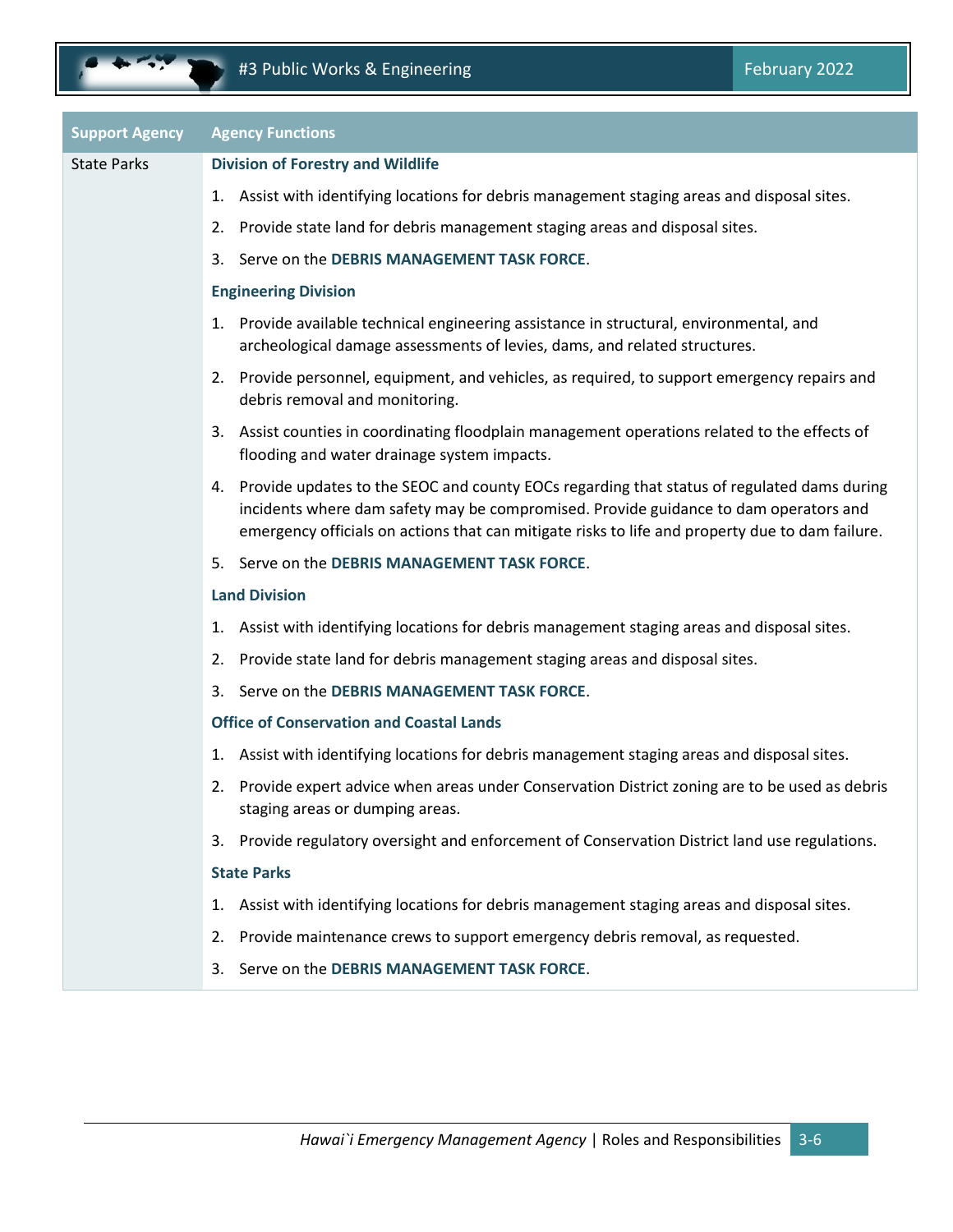| <b>Support Agency</b>            | <b>Agency Functions</b>                                                                                                             |
|----------------------------------|-------------------------------------------------------------------------------------------------------------------------------------|
| Hawai`i Public<br><b>Housing</b> | 1. Provide engineering resources or other technical specialists to perform assessments of<br>damaged facilities and infrastructure. |
| <b>Authority</b><br>(HPHA)       | 2. Provide personnel, equipment, and vehicles, as required, to support emergency repairs and<br>debris removal and monitoring.      |
|                                  | Serve on the DEBRIS MANAGEMENT TASK FORCE.<br>3.                                                                                    |
| University of<br>Hawai`i System  | 1. Provide engineering resources or other technical specialists to perform assessments of<br>damaged facilities and infrastructure. |
|                                  | 2. Provide personnel, equipment, and vehicles, as required, to support emergency repairs and<br>debris removal and monitoring.      |
|                                  | 3. Serve on the DEBRIS MANAGEMENT TASK FORCE.                                                                                       |

# 3.3.2 PRIVATE SECTOR AND NON-PROFIT SUPPORT AGENCIES

| <b>Support Agency</b>                    | <b>Support Agency Functions</b>                                                                                                                                                                                                                          |
|------------------------------------------|----------------------------------------------------------------------------------------------------------------------------------------------------------------------------------------------------------------------------------------------------------|
| <b>Structural</b><br><b>Engineers</b>    | Provide licensed engineers and technical specialists on a voluntary basis to support<br>1.<br>assessments of damaged facilities and infrastructure.                                                                                                      |
| <b>Association of</b><br>Hawai`i (SEAOH) | Maintain a roster of members willing to volunteer during emergencies.<br>2.<br>Facilitate and/or deliver technical training to design and construction professionals that will<br>З.<br>qualify them to participate in response and recovery activities. |
|                                          | Promote mitigation strategies to engineers, architects, and the public that can lessen the<br>4.<br>impact of disasters on people and property.                                                                                                          |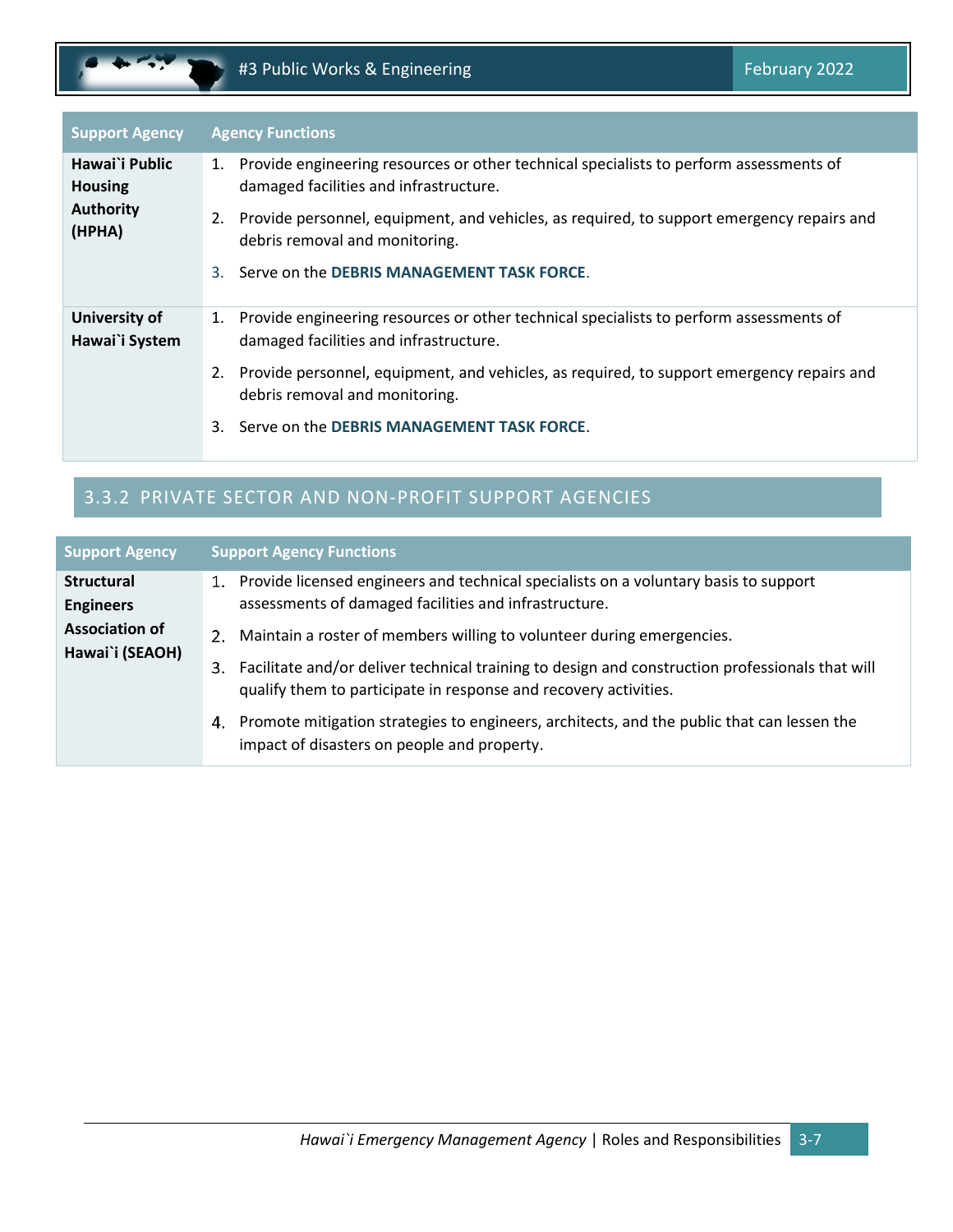# <span id="page-15-0"></span>4. CONCEPT OF OPERATIONS

# <span id="page-15-1"></span>**4.1 GENERAL**

- The Department of Accounting and General Services (DAGS) is the Primary Agency for SESF #3 and leads preparedness and response activities in coordination with Support Agencies.
- 2. SESF #3 will be activated by the State Emergency Operations Center (SEOC) to provide public works and engineering support to supplement the response efforts of impacted counties or other state departments. All SESF #3 agencies will assign personnel to monitor and support SESF activities during the activation.
- The Primary Agency will be notified by the SEOC when the SESF #3 is activated. The Primary Agency is responsible for notifying Support Agencies. If an SESF #3 representative cannot be reached, that agency's EMO should be contacted to request an alternate point of contact. A list of current contacts is maintained in the 'State Contact List' section of WebEOC.
- When activated, the Primary Agency may be required to have a representative in the SEOC during activation hours. If requested, Support Agencies will also send a representative to the SEOC. Otherwise, Support Agencies will work from their offices or Department Operations Centers (DOCs) to monitor and update WebEOC and provide requested support.

# <span id="page-15-2"></span>**4.2 KEY ACTIONS**

#### 4.2.1 PREPAREDNESS

- 1. SESF #3 agencies work together in the preparedness phase to ensure readiness to readiness to implement effective and efficient response and recovery activities within the scope of SESF #3.
- 2. Preparedness activities for SESF #3 include:
	- Developing, reviewing, and refining SESF #3 plans and Procedural guides that address specific operational processes and procedures.
	- Ensuring adequate levels of training for personnel that will support SESF #3 during a disaster.
	- Participating in exercises to test, refine and validate SESF #3 procedures.
	- Developing, reviewing, refining, and maintaining lists of all resources under the control of agencies listed in this plan that can support the execution of SESF #3 duties.
	- Maintaining a statewide list of temporary power capabilities and requirement.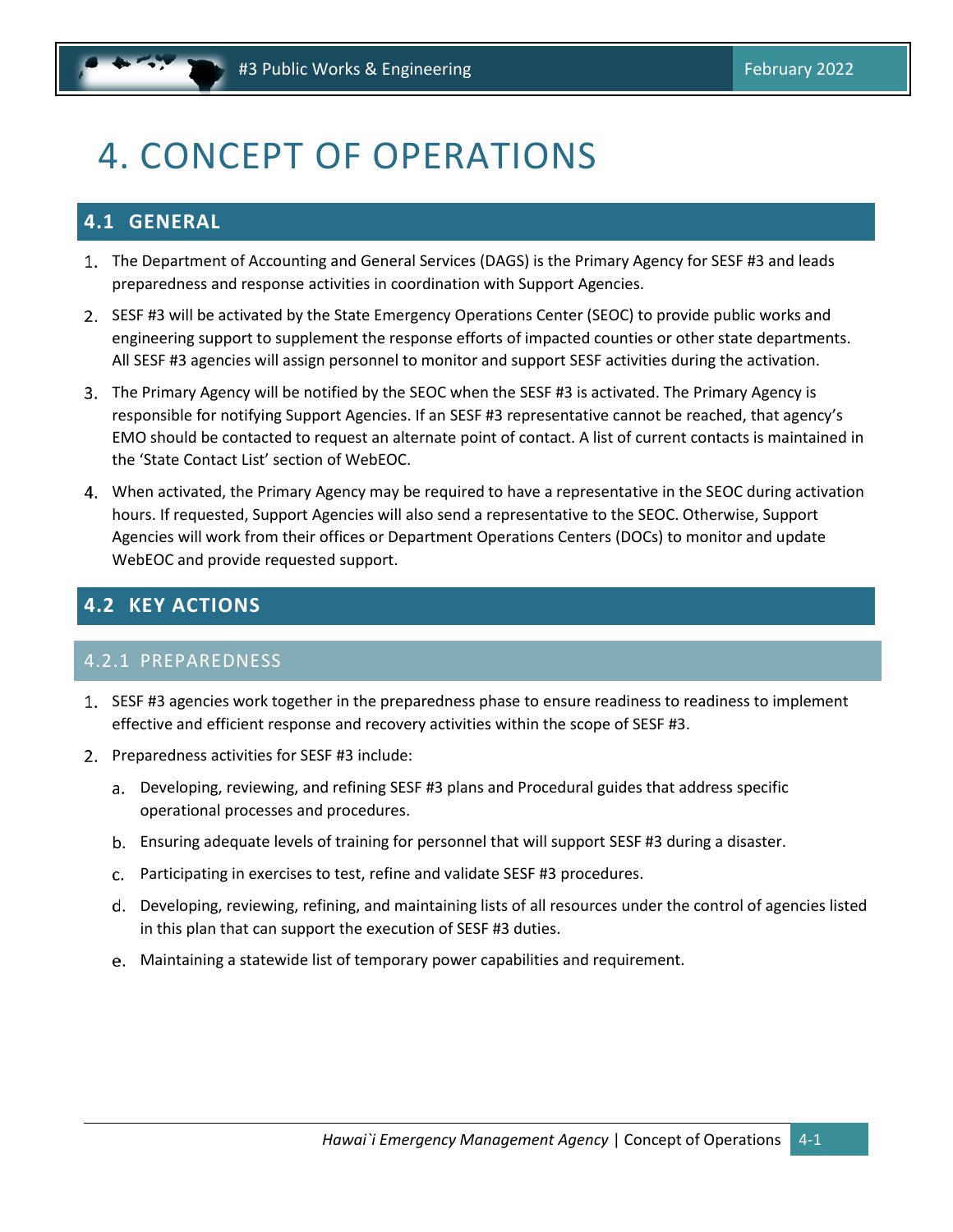# 4.2.2 RESPONSE

#### 4.2.2.1 INITIAL RESPONSE ACTIONS

- 1. Immediately upon notification of a threatened or occurring incident, consideration is given by ESF #3 toward:
	- a. Providing appropriate representation at the SEOC.
	- Assisting with coordinating debris clearance and removal activities to allow access for First Responders and to contain hazardous materials. If necessary, stand up the Debris Management Task Force.
	- Assisting with coordinating emergency restoration of critical public facilities. If necessary, help stand up the Temporary Emergency Power Strike Team.
	- d. Stabilizing potable water and wastewater systems:
		- i. Supporting efforts for the installation of emergency generators at critical pump stations.
		- ii. Assist with reporting inventory of on‐island potable water and wastewater response resources, along with identified and prioritized water distribution systems and components.
		- iii. Coordinating with potable water and wastewater operators to identify additional resources needed to facilitate the stabilization and restoration of water and wastewater systems.
		- iv. Identifying potential vendors for water purification and wastewater treatment capabilities.
	- Coordinating the establishment of staging areas for public works and engineering personnel, equipment, and supplies.
	- Coordinating messaging with SESF #15 External Affairs.
	- g. Supporting other SESFs as requested.

#### 4.2.2.2 ONGOING RESPONSE AND INITIAL RECOVERY ACTIONS

- 1. In addition to continuing the above initial activities, SESF #3 provides longer-term coordination of the following, as resources permit:
	- Participating with: Tracking the type, amount, and location of debris. Tracking operations of designated debris management sites, transfer and processing facilities, and solid waste landfills.
	- b. Reporting status of local water and wastewater system restoration.
	- Coordinating inspection of damaged structures and facilities. Monitoring and supporting demolition or stabilization designated by state or local government as immediate hazards to public health and safety, or as necessary to facilitate lifesaving operations.
	- Coordinating technical assistance including structural inspection of private residences, public and commercial buildings, and structures.
	- Assisting in the scoping of permanent repairs, as required.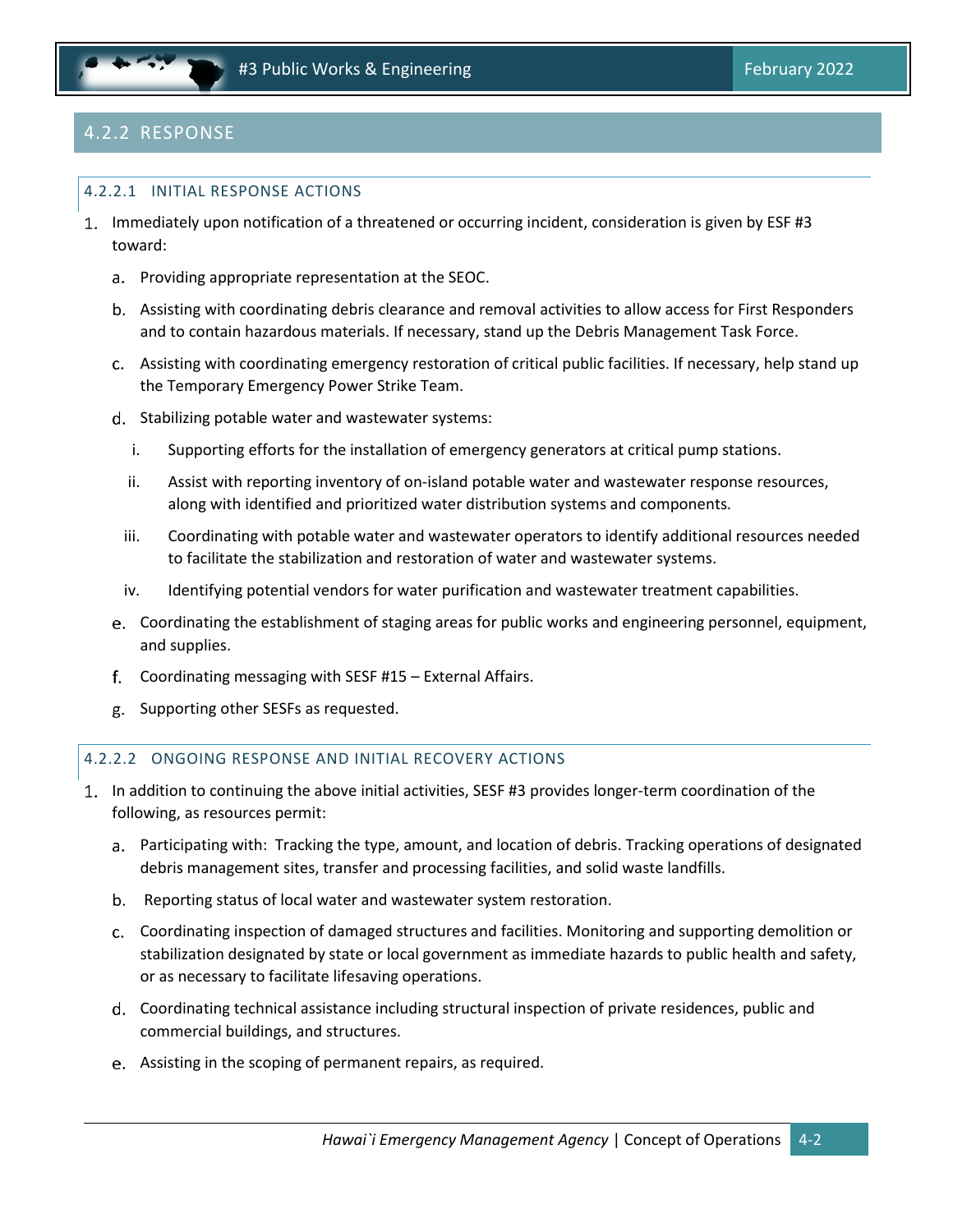### 4.2.3 LONG-TERM RECOVERY

- As the incident transitions to longer term recovery, SESF #3 will deactivate. The decision to deactivate SESF #3 will be made by the Operations Section Chief with the Approval of the SEOC Manager.
- Following large or particularly complex disasters, the Governor may appoint a State Disaster Recovery Coordinator (SDRC) to manage state support of county reconstruction efforts. Agencies that are part of SESF #3 may be assigned responsibilities for supporting this type of long-term recovery effort, but those duties are separate from and outside the scope of SESF #3.

#### 4.2.4 MITIGATION

- All SESF #3 agencies will take the following steps to support hazard mitigation, as applicable:
	- Providing input into updates of the *State of Hawai`i Hazard Mitigation Plan*
	- b. Identifying, supporting and/or implementing mitigation measures related to SESF #3 contained in the plan.

# <span id="page-17-0"></span>**4.3 DIRECTION, CONTROL, AND COORDINATION**

#### 4.3.1 DIRECTION AND CONTROL

- The SEOC serves as the central location for interagency coordination and decision-making for state emergency operations, including all activities associated with SESF #3.
- 2. SESF #3 is part of the Infrastructure Branch in the SEOC organizational structure.
	- The SESF #3 Primary Agency reports to the Infrastructure Branch Director in the SEOC. If this position is not assigned, SESF #3 reports directly to the Operations Section Chief.
- 3. Activities of SESF #3 Support Agencies are, in general, coordinated by the SESF #3 Primary Agency representative in the State Emergency Operating Center (SEOC).

#### 4.3.2 COORDINATION AMONG SESF #3 AGENCIES

The SESF #3 Primary Agency, DAGS, will issue a daily SESF #3 report to share information and confirm internal coordination procedures when the SESF is activated.

#### 4.3.3 COORDINATION WITH OTHER SESFS

- 1. It is anticipated that SESF #3 will coordinate with other SESFs on the following:
	- **SESF #1 TRANSPORTATION**: SESF #1 is the lead for debris clearance from airports, ports, and state highways.
	- **SESF #7 LOGISTICS MANAGEMENT AND RESOURCE SUPPORT**: SESF #7 may provide resources
	- c. such as land, equipment, workers and supplies to support staging areas and debris operations.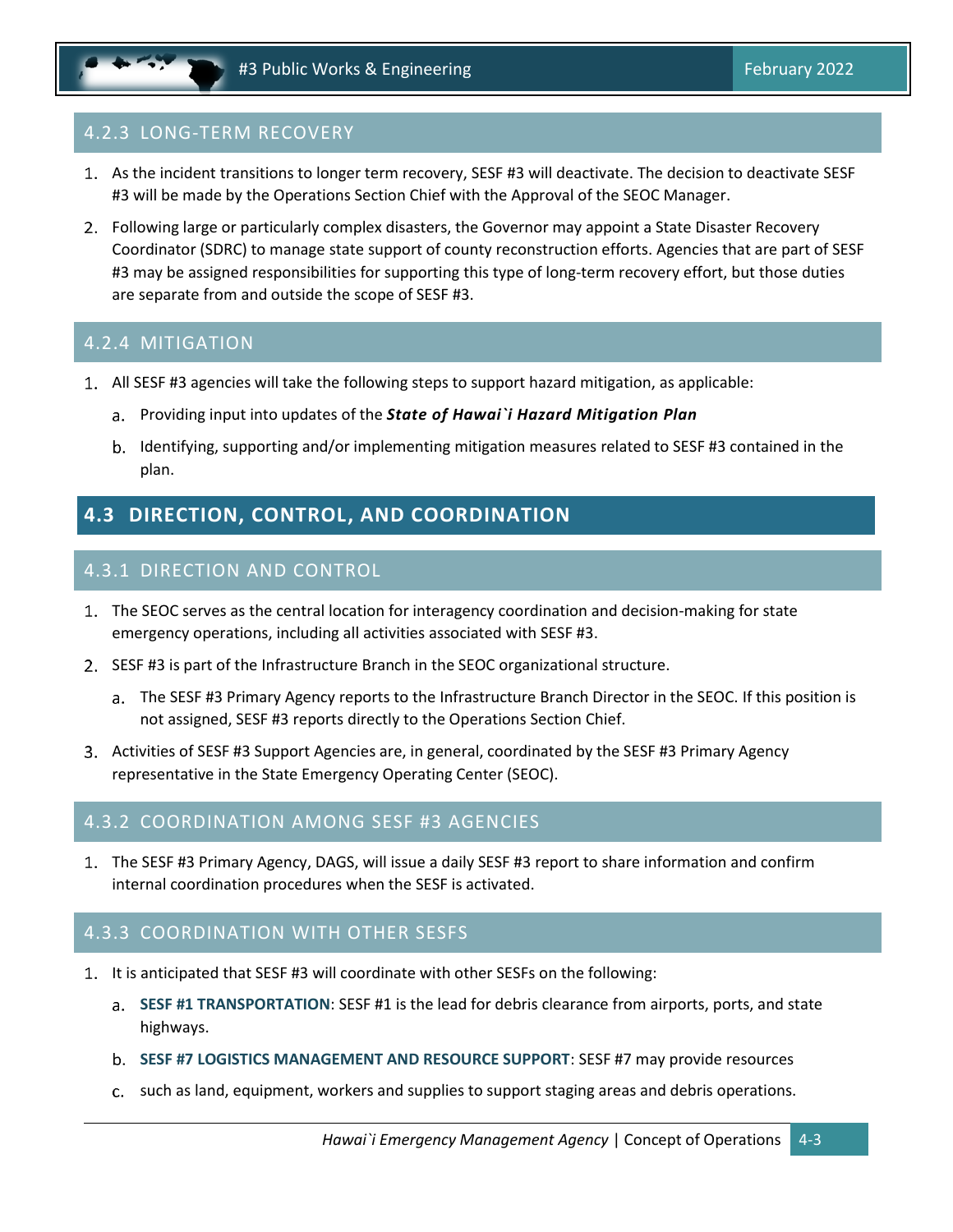- **SESF #10 OIL AND HAZMAT RESPONSE**: The management of contaminated debris (e.g., chemical, biological, radiological, or nuclear contamination) will be a joint effort with SESF #10.
- **SESF #12 ENERGY**: SESF #12 is the leader of the Energy Task Force and a member of the Temporary Emergency Power Strike Team.
- **SESF #15 EXTERNAL AFFAIRS**: SESF #3 can request support in creating and disseminating public messages via SESF #15 and the Joint Information Center (JIC), if established.
- **SESF #20 MILITARY SUPPORT**: All requests for Department of Defense Hawai`i National Guard (HING) support will be made via SESF #20. Examples of HING resources in support of SESF #3 are:
	- i. Personnel and equipment for the following: debris removal; damage assessments; engineering reconnaissance and/or assessments; demolition and/or emergency repairs or stabilization of unsafe public structures; or emergency drainage problems.
	- ii. Potable water and/or Reverse Osmosis Water Purification Units (ROWPU).
	- iii. Aerial reconnaissance.

#### 4.3.4 COORDINATION WITH COUNTY EOCS

- Each jurisdiction within the state is responsible for its own requirements. Only when local and mutual aid resources are exhausted or projected to be exhausted, or the required capability does not exist at the local level, may the jurisdiction request assistance from the state. Local governments will use their own engineering personnel and those under pre‐arranged mutual aid agreement and/or contracts to conduct public works response and recovery missions. Counties should also have pre‐arranged agreements or contracts in place for debris removal and disposal.
- 2. SESF #3 agencies do not regularly send staff to county EOCs. If an SESF #3 representative is dispatched to a county EOC or to an Incident Command Post, he/she will continue to coordinate with and report information to SESF #3 in the SEOC.

#### 4.3.5 COORDINATION WITH FEDERAL PARTNERS

- If federal #3 is activated in response to, or in anticipation of, a presidential disaster declaration, SESF #3 will establish contact with the federal ESF Primary Agency and ensure timely and appropriate coordination for the duration of the activation. The federal primary agency for ESF #3 is the U.S. Army Corps of Engineers (USACE).
- Coordination will primarily occur at the SEOC, Initial Operating Facility (IOF), or Joint Field Office (JFO).

#### 4.3.6 TASK FORCES

- 1. SESF #3 may establish or participate in task forces to address specific issues during planning or response operations.
	- Task forces may be pre‐established or stood up on an ad hoc basis as issues emerge that require specialized attention and coordination among multiple agencies.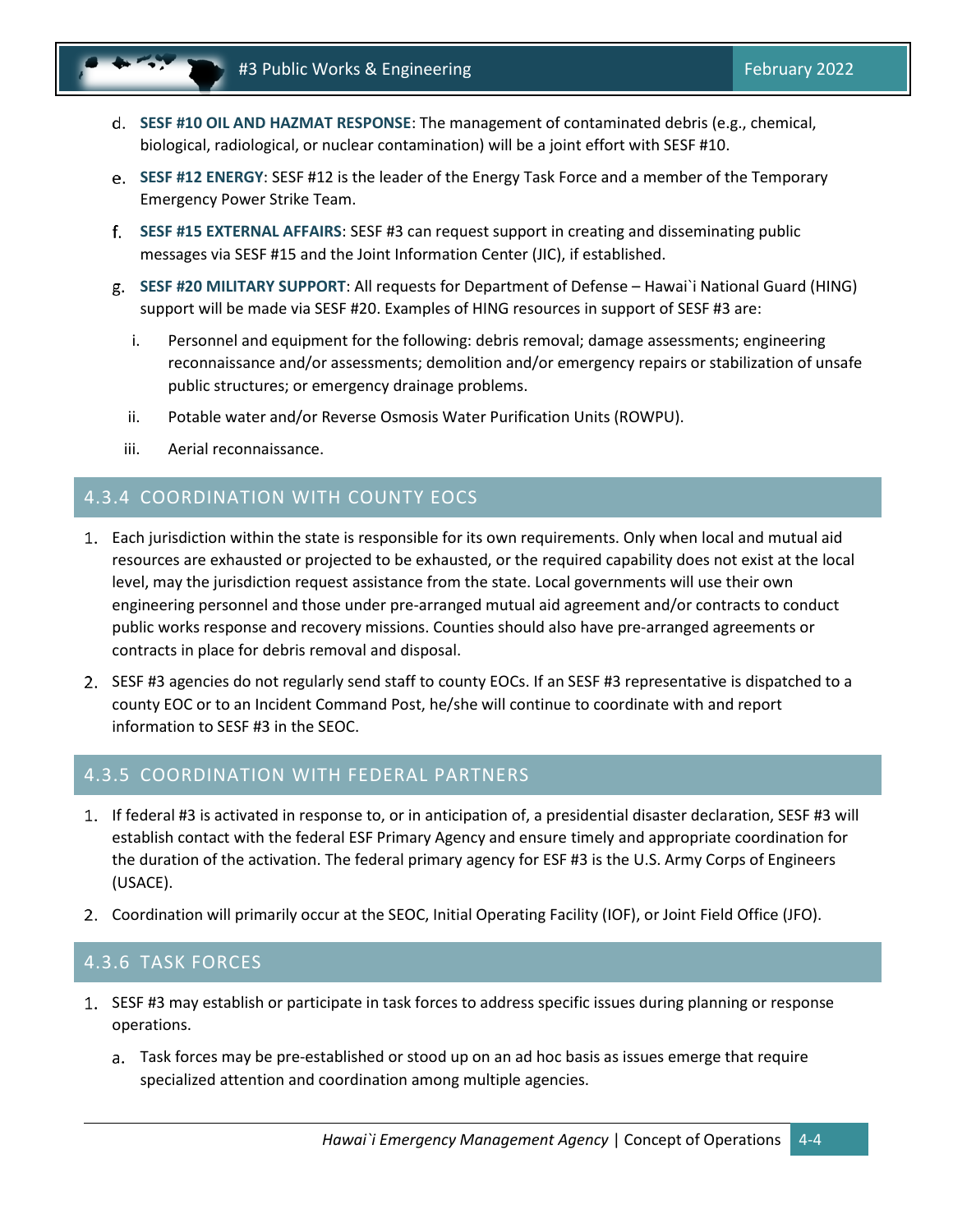- Task forces may consist only of SESF #3 agencies, or include representatives from other SESFs, federal ESFs, the private sector or non‐governmental organizations.
- 2. SESF #3 is part of the following pre-established task forces:
	- The **DEBRIS MANAGEMENT TASK FORCE (DMTF)** will be stood up when the disaster is of such a magnitude that interagency debris management coordination is necessary. SESF #3 participates in this Task Force.
	- The **ENERGY TASK FORCE** is tasked with coordinating activities and information necessary to: provide temporary emergency power for critical facilities; facilitate the safe, rapid restoration of the commercial energy grid; and to ensure the adequacy and availability of fuel supplies, storage, and distribution. SESF #3 participates in the **TEMPORARY EMERGENCY POWER STRIKE TEAM** that falls under the Energy Task Force. The Temporary Power Strike Team monitors, prioritizes, addresses, and coordinates state and local temporary emergency power requirements and distribution in a resource constrained environment.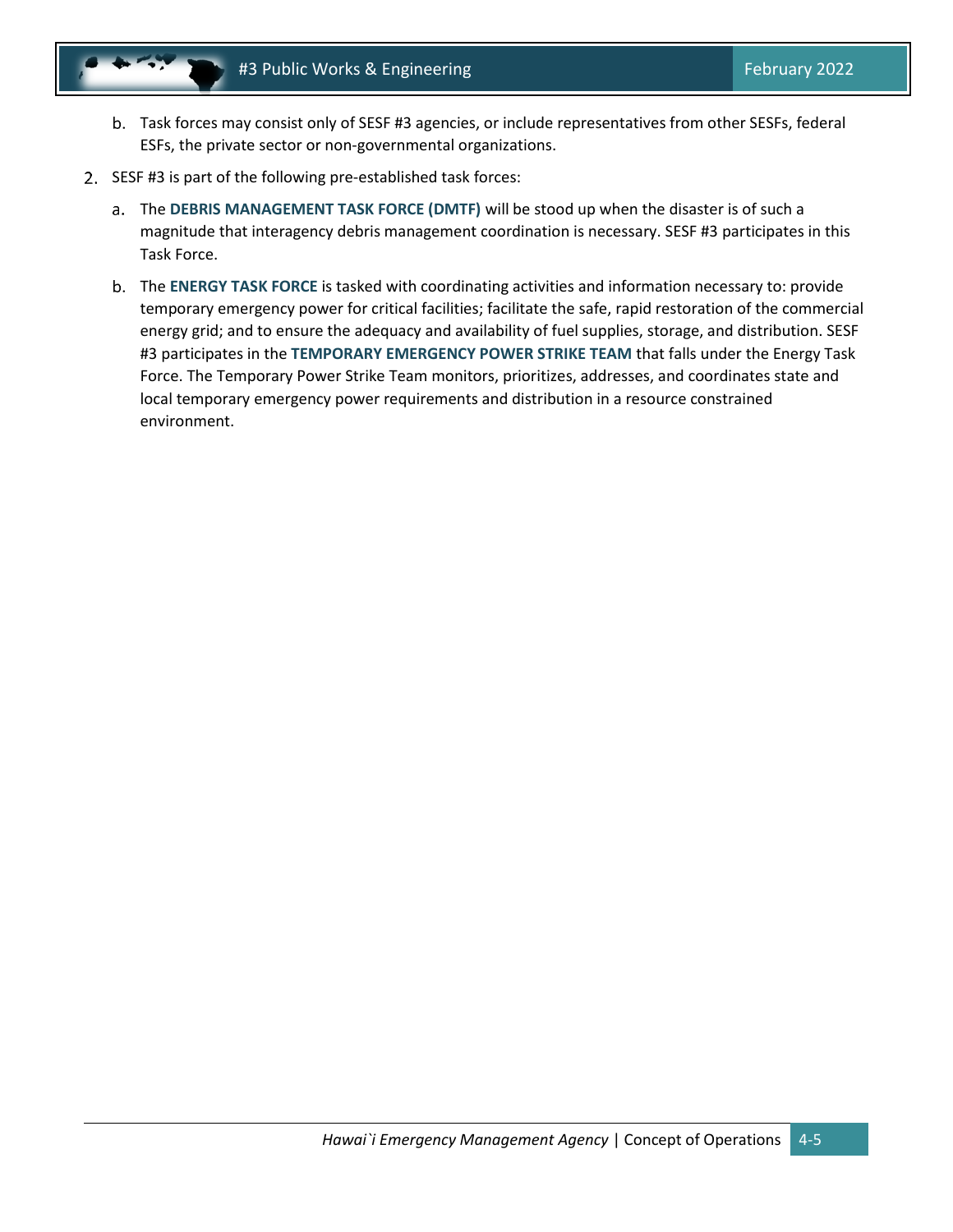# <span id="page-20-0"></span>5. AUTHORITIES AND REFERENCES

### <span id="page-20-1"></span>**5.1 STATE LAWS, REGULATIONS AND DIRECTIVES**

- 1. Hawai`i Revised Statutes Chapter 127A Emergency Management
- 2. Hawai`i Revised Statutes Chapter 342B Air Pollution Control
- Administrative Directive No. 15‐01 ‐ Emergency Management Preparedness Policies for Departments Hawai`i Revised Statutes Chapter 396 ‐ Occupational Safety and Health
- Hawai`i Revised Statutes Chapter 397 Boiler and Elevator Safety Hawai`i Revised Statutes Chapter 340E and F
- 5. Hawai`i Revised Statutes Chapter 342B Air Pollution Control
- Hawai`i Revised Statutes Chapter 342G ‐ Integrated Solid Waste Management Hawai`i Revised Statutes Chapter 342H ‐ Solid Waste Pollution
- 7. Hawai`i Administrative Rule Title 11, Chapter 19 Emergency Plan for Safe Drinking Water Hawai`i Administrative Rule Title 11, Chapter 20 – Public Water Systems
- 8. Hawai`i Administrative Rule Title 11, Chapter 21 Backflow and Cross-Connection Control Hawai`i Administrative Rule Title 11, Chapter 23 – Underground Injection Control
- 9. Hawai`i Administrative Rule Title 11, Chapter 25 Certification of Operating Personnel in Water Treatment Plants
- 10. Hawai`i Administrative Rules Title 11, Chapter 54 Water Quality Standards Hawai`i Administrative Rules Title 11, Chapter 55 – Water Pollution Control
- 11. Hawai`i Administrative Rules Title 11, Chapter 58.1 Solid Waste Management Control Hawai`i Administrative Rule Title 11, Chapter 59 – Ambient Air Quality Standards Hawai`i Administrative Rule Title 11, Chapter 60.1‐62(d)(8) and 60.1‐82(f)(5)
- 12. Hawai`i Administrative Rule Title 11, Chapter 62 Wastewater Systems
- 13. Hawai`i Administrative Rule Title 11, Chapter 65 Environmental State Revolving Funds

### <span id="page-20-2"></span>**5.2 FEDERAL LAWS, REGULATIONS, AND DIRECTIVES**

- 1. Resource Conservation and Recovery Act (RCRA) (42 U.S.C. §6901) Clean Water Act (CWA) (P.L. 92-500)
- Endangered Species Act (ESA) (16 U.S.C. § 1531)
- Title 40, Code of Federal Regulations, Part 50, National Primary and Secondary Ambient Air Quality **Standards**
- Title 40, Code of Federal Regulations, Part 52.21, Prevention of Significant Deterioration of Air Quality Title 40, Code of Federal Regulations, Part 53, Ambient Air Monitoring Reference and Equivalent Methods Title 40, Code of Federal Regulations, Part 58, Ambient Air Quality Surveillance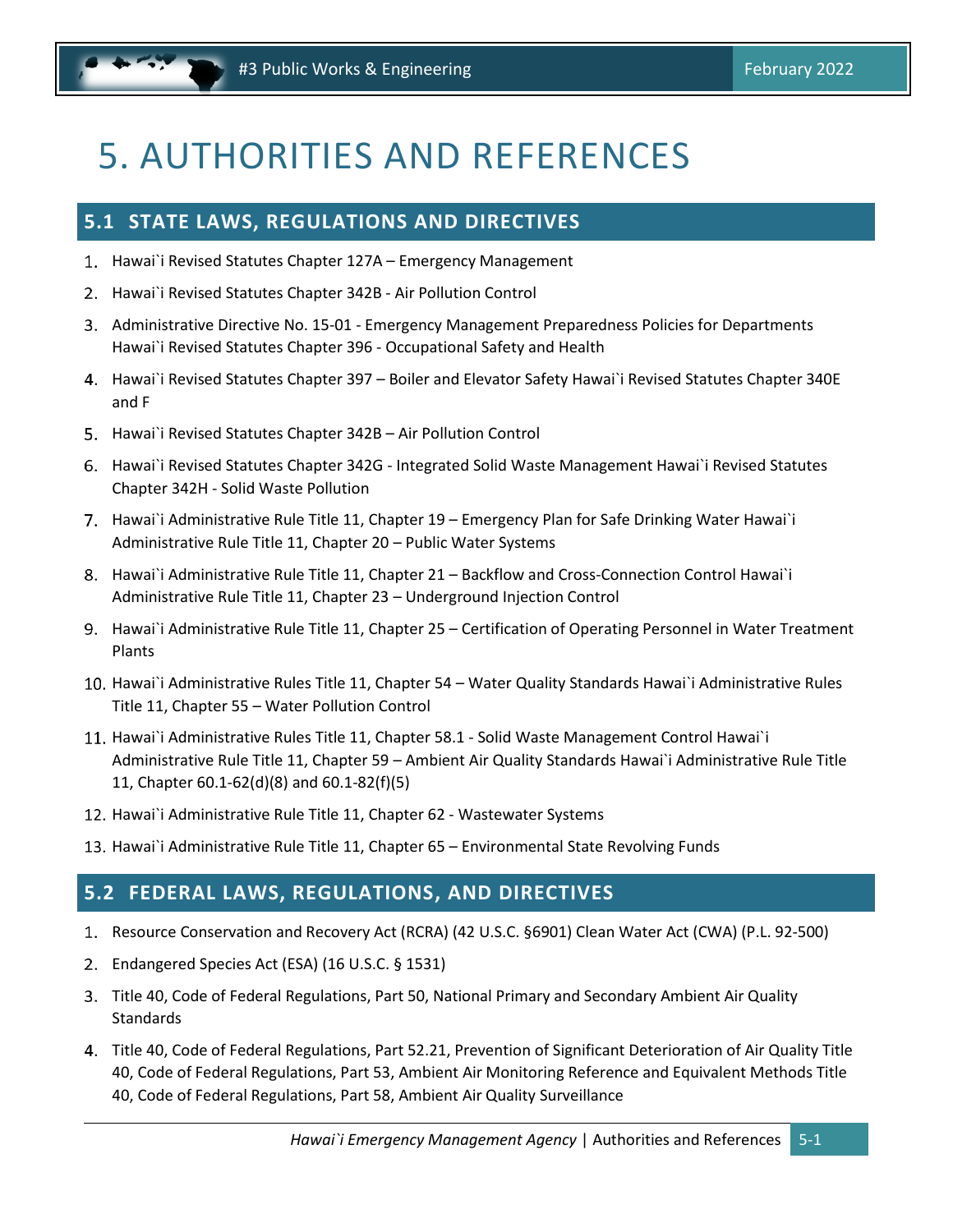

- Title 40, Code of Federal Regulations, Part 60, Standards of Performance for New Stationary Sources Title 40, Code of Federal Regulations, Part 61, National Emission Standards for Hazardous Air Pollutants
- Title 40, Code of Federal Regulations, Part 63, National Emission Standards for Hazardous Air Pollutants for Source Categories
- 7. Title 40, Code of Federal Regulations, Part 70, State Operating Permit Programs Executive Order 11988 -Floodplain Management
- Executive Order 11990 ‐ Protection of Wetlands
- Executive Order 12898 ‐ Federal Actions to Address Environmental Justice in Minority and Low‐Income Populations

# <span id="page-21-0"></span>**5.3 REFERENCES**

- 1. Hawai`i 2000 Plan for Integrated Solid Waste Management
- 2. State of Hawai'i Emergency Operations Plan
- State of Hawai'i 2018 Hazard Mitigation Plan
- FEMA Publications:
	- a. Federal Emergency Support Function #3 Annex
	- b. Federal Emergency Support Function #10 Annex
	- Public Assistance Policies and Program Guide (PAPPG)
	- Public Assistance Debris Management Guide (FEMA‐325)
	- e. Public Assistance Debris Monitoring Guide (FEMA-327)
	- FEMA 9500 Series Policy Publication Updates to the Debris Guides